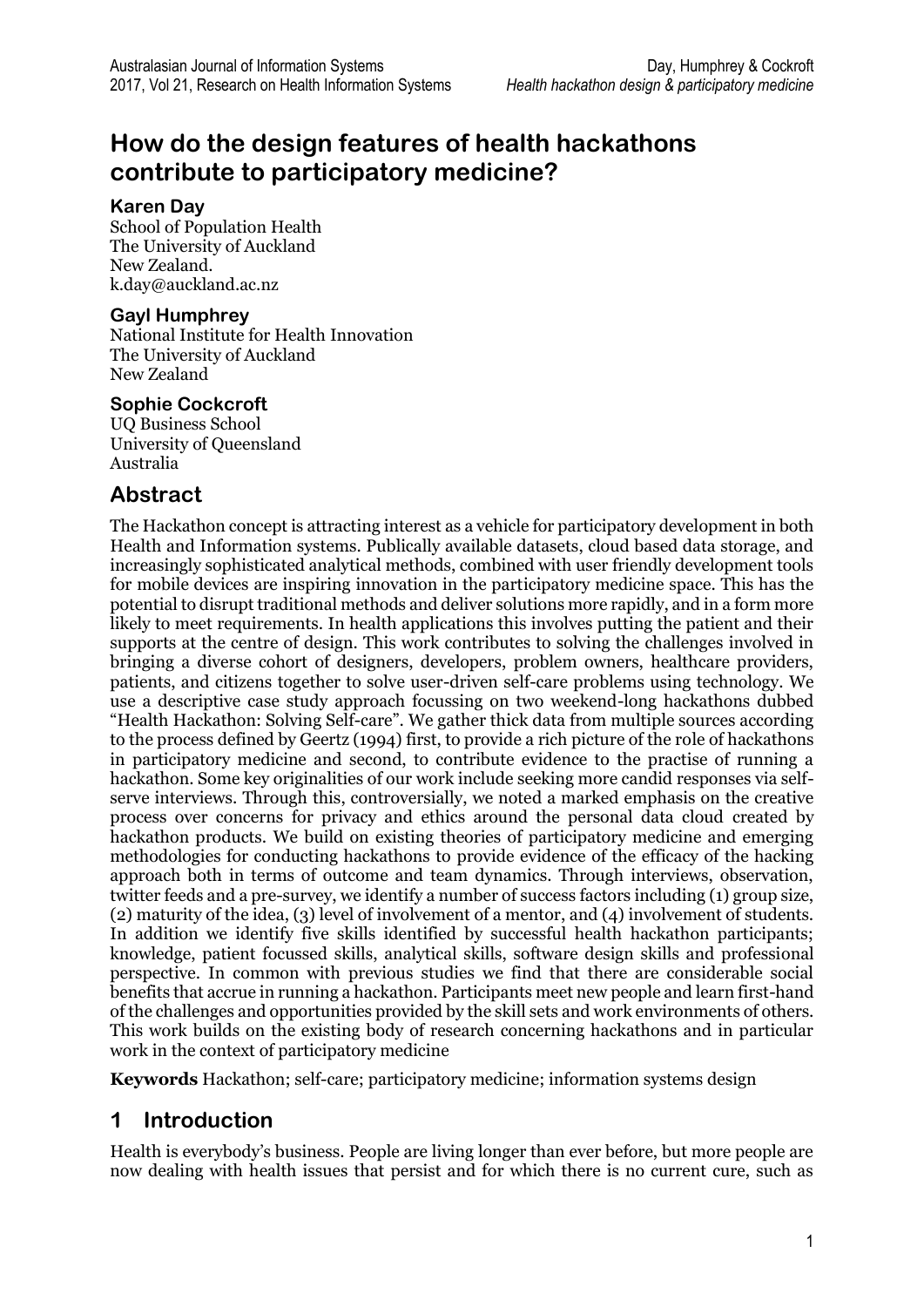diabetes, asthma, and cardiovascular disease. Models of care are emerging and evolving, the most recognised of which is the Chronic Care Model (CCM) (Wagner, Davis, Schaefer, Von Korff, & Austin, 2002). The CCM claims that effective care is based on 'productive interactions' between the people providing care and those needing and accessing it. Widespread use of this model has demonstrated improvements in the health of people with long term health issues (Gee, Greenwood, Paterniti, Ward, & Miller, 2015; Stellefson, 2013). The model has been adjusted to incorporate ehealth components (Gee et al., 2015).

Participatory medicine takes the CCM a step further, and redefines the 'productive interactions' relationship between user and provider of healthcare services. Frydman (2010) defines participatory medicine on the e-patients.net website as

*"… a movement in which networked patients shift from being mere passengers to responsible drivers of their health, and in which providers encourage and value them as full partners."*

Patients are no longer simply interacting productively with healthcare providers, many are 'driving' the interactions and taking charge of their health by using information sources on the Internet and collecting and using data for self-care purposes (Auffray, Charron, & Hood, 2010; Hood & Auffray, 2013). This is evidenced by the Quantified Self movement in which people collect data about themselves (often with tools they create) to improve their self-awareness and decision making (Bowen et al., 2013; Swan, 2012). Swan (2012) argues that crowdsourcing of data from populations and self-tracking by individuals should become part of the foundation of the future of health care. The increased involvement of all stakeholders, and ubiquity of information systems as integral parts of the health care system, raise opportunities for participatory medicine.

How do hackathons fit in this new ecosystem? Health hackathons bring together participants from all parts of the healthcare system as described in the CCM, as well as giving 'patients' <sup>1</sup> an opportunity to lead and fully participate in software innovation development. Hackathons are weekend/week long events in which teams of people with mixed skills and backgrounds form groups and work intensively on a technology solution to a problem (Chowdhury, 2012).

Our research question is, 'How do the design features of health hackathons contribute to participatory medicine?'

The paper proceeds as follows. We discuss participatory medicine and its pivotal role in modern healthcare. We then explore how Information Systems for self-care are impacted by this. Focussing on the health domain we then examine the evolving methodology implicit in hackathons. In the remaining sections the research design is described we present the findings via an in depth analysis of the thick data (Geertz, 1994) generated by the process. Finally, we discuss our hackathon process in the context of prior studies and make suggestions for success factors and in the conclusion describe the hackathon process can contribute to participatory design and participatory medicine in the future.

## **2 Background**

 $\overline{a}$ 

## **2.1 Participatory medicine**

Participatory medicine puts citizens in charge of their health (Auffray et al., 2010; Frydman, 2010; Hood & Auffray, 2013), i.e. as active participants in data collection and decision making about their own health. This is more than the relationship implied in the CCM, of proactive providers and informed responsive patients (Gee et al., 2015; Wagner et al., 2002). It extends the patient-clinician relationship from productive interactions to incorporate activities outside

<sup>1</sup> In the CCM people interacting with providers of healthcare services are called 'patients'. For the purpose of this article, they will be referred to as 'citizens' in the spirit of participatory medicine, were the person accessing and using healthcare services is actively involved in the design, delivery, and use of such services.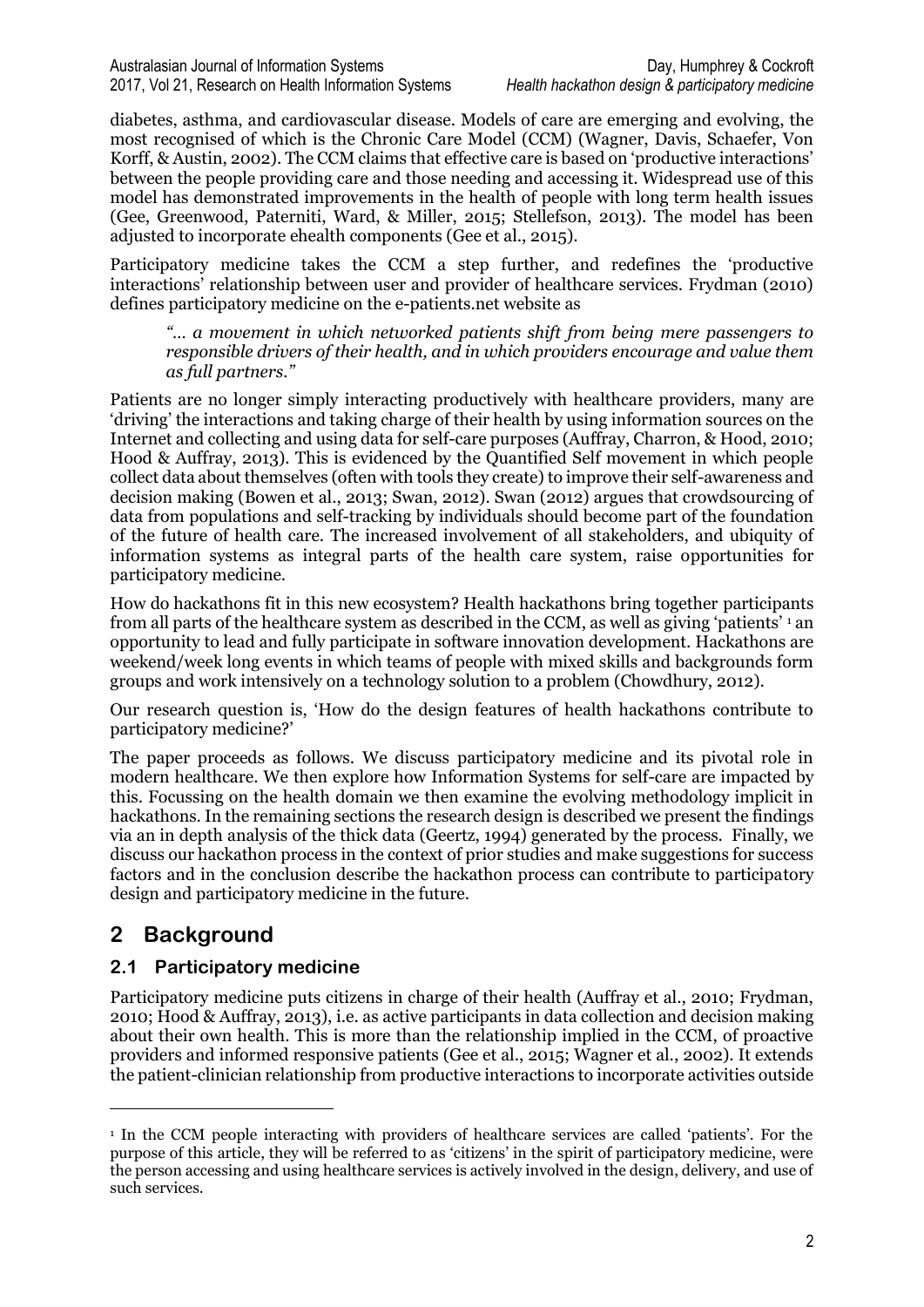the clinician's workplace, e.g. access to vast amounts of health information on the Internet that citizens use to make their own healthcare decisions (Bragazzi, 2013; Flores, Glusman, Brogaard, Price, & Hood, 2013). Data is collected about lifestyle, personal health indicators, e.g. blood pressure monitoring, and any other data of interest, as evidenced by the range of data collected by members of the Quantified Self. This extends clinicians' roles to include supervision and coaching of citizens as they learn about their own diagnostic tests, treatments, and responses to treatments, in order to make informed decisions about their health (Hood & Auffray, 2013).

The context of participatory medicine is systems. Systems medicine incorporates predictive, preventive, personalised, and participatory principles (also referred to as 'P4') (Hood  $\&$ Auffray, 2013). Bragazzi (2013) proposes two additional principles - psychocognitive and public - describing the importance of personal responses to health, and also how people make their data public in pursuit of benefits for others. He includes psychocognitive and public components of P6 medicine as 'community, collaboration, self-caring, co-creation, coproduction, and co-development using technologies delivered via the Internet' (pg 357). Once diseases are seen in the context of a biological and social system, they can be predicted and prevented. This requires big data analytics, i.e. the analysis of very large, often unstructured data from multiple sources. Consequently, diseases and patients can be stratified, and early and accurate diagnosis and prevention are more accessible. People are deemed to have a 'personal data cloud' about their own health profile (Flores et al., 2013), which can be pooled with the clouds of other people and mined for health and care planning, and service delivery. Diversity, multiple dimensions of data, sourced from many people, provide 'thick data' (Geertz, 1994) for diagnosis and care planning, enabling the potential for citizens to plan their own healthcare. This cloud enables personalisation of healthcare, in the form of accurate stratified diagnosis and intervention.

The ability to collect, collate, and analyse large amounts of highly detailed data, has enabled the view of 'network of networks' of biological phenomena. This 'network of networks' concept is in turn applied socially to people using the Internet. Social media and other facilities on the Internet, such as Google and Facebook, have enabled networks of people to form and collectively respond to healthcare needs and thereby be collectively responsive to disease and wellness, e.g. peer to peer groups such as patientslikeme (Bragazzi, 2013; Flores et al., 2013; Hood & Auffray, 2013). Citizens are becoming 'active informed consumers interacting in digitally powered social networks' (Flores et al., 2013, pg 566). Consequently, citizens design and co-produce innovative technologies with or without healthcare and information systems professionals to collect and respond to data.

## **2.2 Involving citizens in information systems design**

The software design process is complex, involving many stakeholders with different points of view and needs. Developing information systems typically involves four phases; planning, analysis, design, and implementation. The heart of the analysis phase is requirements elicitation: this is critical in health applications where user acceptance and usability are key issues. In recent years there has been an emphasis on user-centric design (Andersen, Bansler, Kensing, Moll, & Nielsen, 2014; Pilemalm & Timpka, 2008). In health care, the users are typically identified as clinicians and others who work in health services (Bahlol Rahimi, Vimarlund, & Timpka, 2009). Traditionally the requirements of stakeholders (usually health and care professionals) are assessed using interviews, observation, document analysis and questionnaires (Dennis, Wixom, & Roth, 2014; Shelly & Rosenblatt, 2011). Often, to be expedient at project sign off, the final agreement on requirements places more weight on the inputs of budget holders and high level decision makers. The practice team (clinicians and managers in healthcare services) becomes somewhat distanced from the final design decisions of the information system they will be using in the future.

As a middle layer between healthcare management and consumers, information systems design in health has traditionally focussed on clinicians, such as doctors and nurses, and their information needs in carrying out their duties. Citizens are often overlooked as key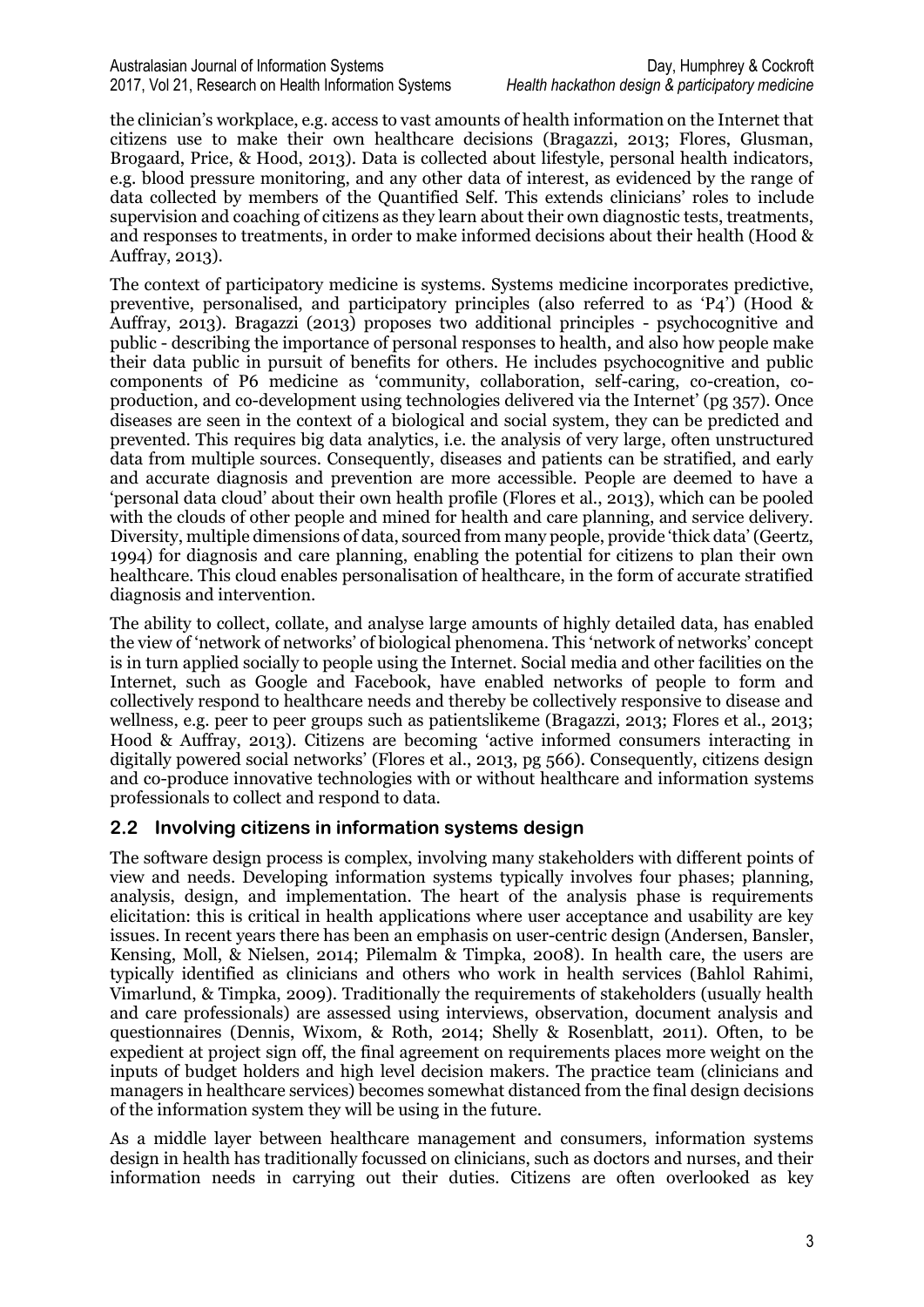stakeholders, even though the system development process can include consumer representatives (citizens). Citizens are usually outnumbered in the context of userdriven/focussed design. Nunes, Verdezoto, Fitzpatrick, Kyng, Gr, et al. (2015) found that many studies concerning the development of systems for self-care privileged a medical perspective. Leading on from this Nunes et al developed themes via a Grounded Theory literature review method that suggested further focus was needed on citizens' day to day lived experience, and in using the existing frameworks and networks of carers and support people that citizens have around them.

Participatory design is a type of sociotechnical design that advocates involvement of users throughout the development process and whilst it has not been widely adopted in healthcare environments it is gaining currency (Andersen et al., 2014; Ballegaard, Hansen, & Kyng, 2008; Bowen et al., 2013; Cole-Lewis et al., 2016; De Silva, Burstein, Stranieri, Williams, & Rinehart, 2013; Teixeira, Saavedra, Ferreira, Santos, & IEEE, 2011). In a participatory medicine context, the inclusion of citizens in information systems design for self-care is becoming essential.

### **2.3 The nature of hackathons**

Health hackathons have gained significant traction as sources of medical innovation globally (DePasse et al., 2014; Mantzavinou & Ranger, 2014). Hackathons have the potential to deliver solutions where there are health discrepancies among citizens and where resources are limited. They are seen as a valuable way of discovering innovation for health care (Walker & Ko, 2016). Chowdhury (2012) states that hackathons are a way for people (who would normally not be collaborating on a healthcare project) to collaborate and develop a solution, as a bottom-up form of change. In this way, citizens, healthcare professionals, and technology developers can be partners in the 'productive interactions' characteristic of the CCM. As the interactions are outside of the personal and private doctor-patient relationship, citizens are incorporated into the design space as equals.

Hackathons are inclusive and are not bounded by the conventions of traditional system development. The inclusive spirit of hackathons gives citizens a place in the design space. A hackathon is an event at which people create software solutions to real life problems, meeting and working with people and expertise otherwise not available (Chowdhury, 2012). The events are not always called hackathons, e.g. sometimes they are called boot camps. The event is announced (usually on the Internet), and people are invited to participate. There is no screening to select people with certain skills. There is no attempt to control who attends and what problems they want to solve, or what skills they bring (Jones, Semel, & Le, 2015; Komssi, Pichlis, Raatikainen, Kindström, & Järvinen, 2015). The only common attempt at control is to define the theme for a hackathon (Komssi et al., 2015). Briscoe and Mulligan (2014) describe different types of hackathon, classifying them broadly as techno-centric and focus-centric. The techno-centric hackathons are typified by the development of open source software. The focuscentric hackathon is usually socially oriented and demography specific. Focus-centric hackathons target software development to address or contribute to a social issue or a business objective, and are considered applied hackathons.

Hackathon event planning and the event itself follows a process. Komssi et al (2015) describe three stages: pre-hackathon, hackathon, and post-hackathon. The pre-hackathon period involves participants creating ideas and preparing pitches of their ideas, and building teams to bring to the hackathon. The hackathon stage involves intense hacking and building of a prototype, while the post-hackathon stage is the period in which the new technology matures and new relationships are developed. De Passe et al (2014) describe three stages that fit the Komssi et al (2015) description of the hackathon stage. In the first stage pain points are identified for solutions to be developed. This is followed by the development of teams who brainstorm the problem and possible solution/s, build a prototype (or minimum viable product), and present it for judges to determine the best product prototype. Anyone who is interested in an idea (pain point) that has been pitched is able to join/form a group. People discuss the idea with the person who presented it, make decisions about what skills are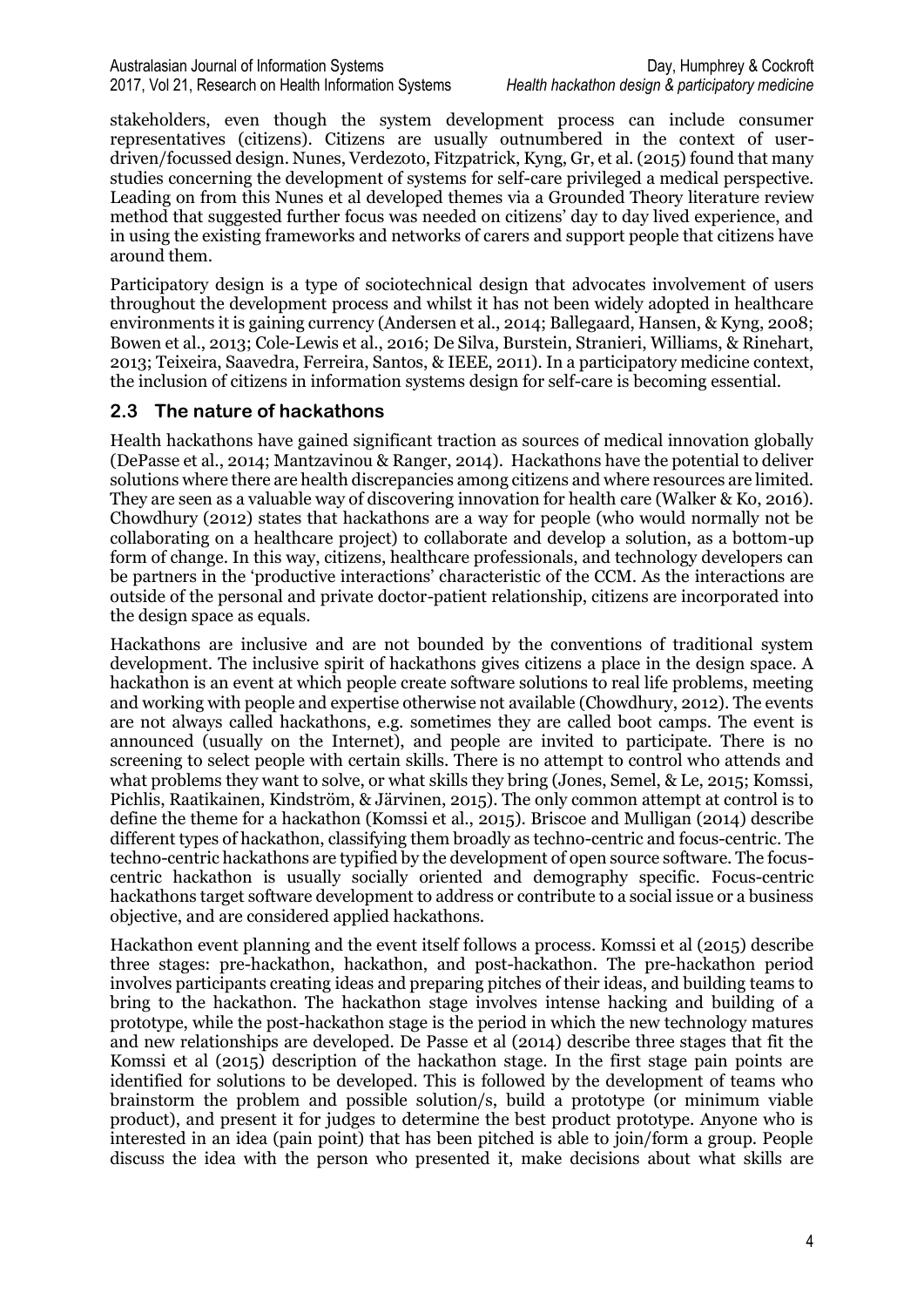required, and what they have to offer, and then decide (tentatively at first) to join a group (Jones et al., 2015).

Hackathons have characteristics that identify the events and associated activities uniquely as hackathons. Hackathons are intensive weekend or day-long events. The primary purpose of a hackathon is to solve problems (Chowdhury, 2012; Komssi et al., 2015). Software is usually developed, although some organisations are using the hackathon model to achieve nonsoftware goals, e.g. the 'transformathons' used by the UK's National Health Service to stimulate rapid and deep change (NHS, 2016). Anyone can pitch an idea to solve a problem and anyone can offer to help design and develop a solution, i.e. hackathons are egalitarian (Chowdhury, 2012; Jones et al., 2015). Individuals usually pitch the ideas and self-organised groups usually work on the solutions (Jones et al., 2015). The development of a solution is treated as a competition in which the group with the best prototype wins (sometimes a monetary prize, sometimes mentoring and assistance with taking the product to market) (Angelidis et al., 2016; DePasse et al., 2014; Komssi et al., 2015).

Hackathons typically operate on an open invitation for people to develop solutions to problems in the form of open software, thus enabling open participation for anyone with an interest in a problem and or its solution. People bring skills, experience, and expertise that is usually not available in the everyday workplace, thus enabling new ways of thinking and doing that are not accessible in everyday work.

Health care has historically shifted from a paternalistic approach (where clinicians and other healthcare providers were privileged and patients were passive recipients of care) to a systems approach (Bragazzi, 2013). Similarly, the design of healthcare information systems has privileged clinicians and other healthcare providers, essentially ignoring the idea that the consumer/patient/citizen is also an end-user. To enable the cultural shift to the new systems medicine approach, patients (citizens) are encouraged to participate in and take charge of their own healthcare. Participatory medicine is part of systems medicine, which includes collecting data and using data analytics to explore so called "big data" (De Silva, Burstein, Jelinek, & Stranieri, 2015) in order to provide preventive, predictive, participatory, public, and psychocognitive health care. Innovation involving information systems is essential for systems medicine to succeed. Hackathons have no rules – anyone who is interested can identify pain points and work in self-organised groups to solve problems with information systems innovations.

## **3 'Health Hackathon: Solving Self-care' as case study**

We present a case study of a real world application of participatory health information system development. The case study consists of two hackathons collaboratively hosted by the University of Auckland, New Zealand, in collaboration with HiNZ (Health Informatics New Zealand), an organisation that represents health informaticians. The hackathons occurred on 13 – 15 February, 2015, and 18 - 20 March, 2016. The topic for both hackathons was 'Health Hackathon: Solving Self-care' focussing on the citizen's (or patient's) perspective. Ethics approval for research on the hackathons was granted by the University of Auckland Human Participants Ethics Committee on 16/12/2014, reference number 013391.

A run sheet was designed for the weekend's schedule, based on the process described by Komssi et al (2015) and DePasse et al (2014) and hackathon hosts whom KD interviewed while planning the 2015 event, e.g. two UK NHS hackathon hosts ("NHS Hack Day," 2015). After the event opening, people were invited to pitch their ideas (pain points), groups formed during the course of the evening, and worked on their solution over the course of the weekend. All groups presented their prototype to a panel of judges and audience on Sunday afternoon. The hackathon was considered to be over after the four judges selected and announced the winner.

The hackathons began at 6.00 pm on the Friday and continued until 4.00 pm on the Sunday. Although the venue closed at 10.00 pm each evening, participants took tasks home and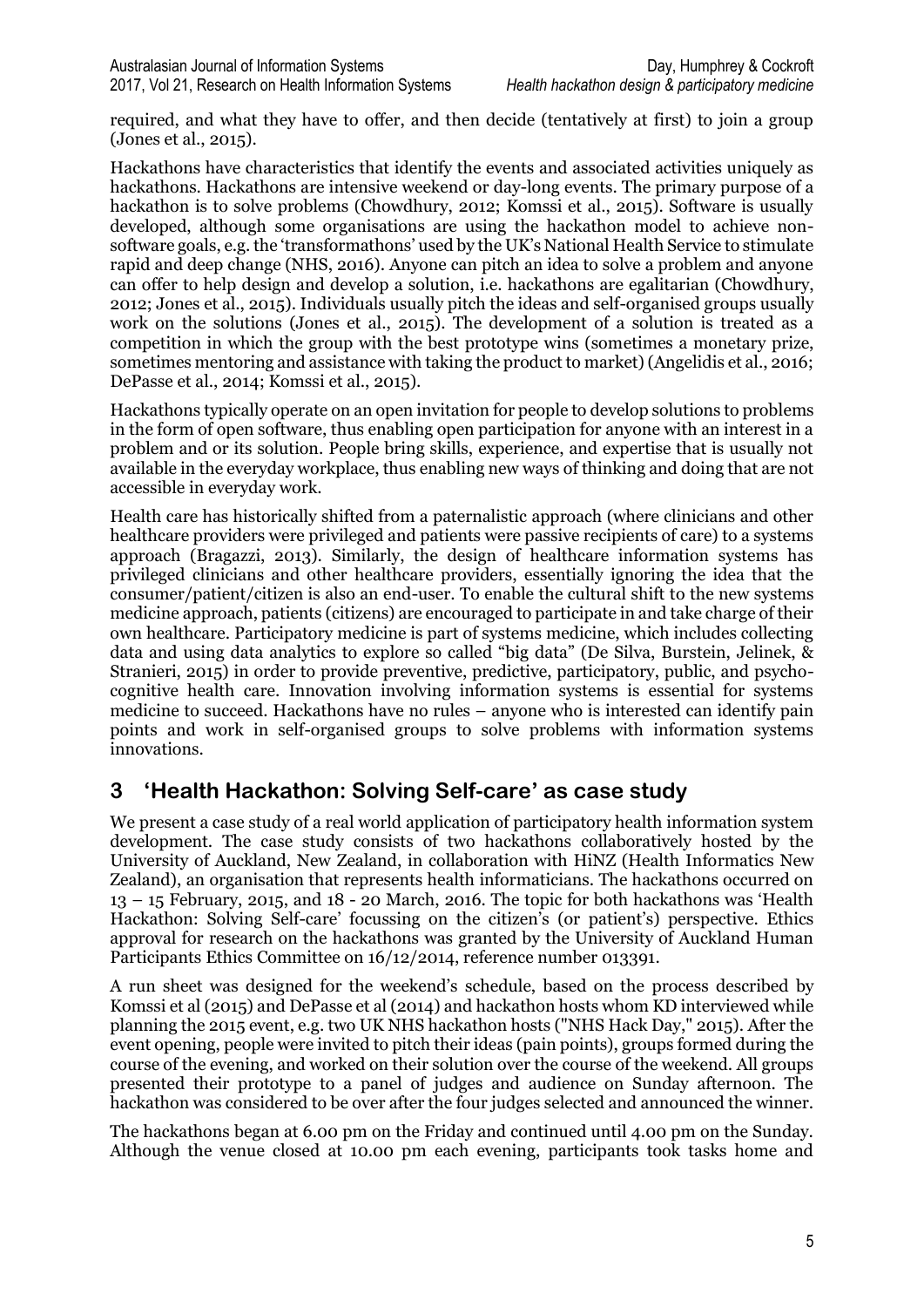continued working. The hackathon activities, schedule, and group dynamics and processes lent themselves to data collection for research purposes.

## **4 Research design**

A hackathon follows the same process regardless of the topic (DePasse et al., 2014; Komssi et al., 2015), making available several opportunities for research data to be collected. Table 1 shows how these opportunities were used to gather data. Our multi-method approach aimed at triangulation, in which results overlaps from the different methods confirmed findings or presented different facets of the same phenomena (Morse, 2015). We chose multiple methods to give us thick multi-faceted descriptions (Geertz, 1994) especially if there was a low number of responses. We aimed to attract up to 120 participants for each hackathon. We collected data about the people and about the event.

| <b>From the people</b>                                                                          | <b>About the</b><br>people                     | 2015           | 2016               | <b>About the</b><br>event                            |
|-------------------------------------------------------------------------------------------------|------------------------------------------------|----------------|--------------------|------------------------------------------------------|
| Questionnaires:                                                                                 | Registration                                   | 110            | 81 people          | <b>Blog</b>                                          |
| 1 How healthy do you feel, RAND<br>36-Item Health Survey 1.0                                    | details (skills on<br>offer, mentor<br>offers) | people         |                    |                                                      |
|                                                                                                 | About each group                               | 42 people      | 27 people          | Evaluation                                           |
| Questionnaire Items (Rand<br>Health, 2016)                                                      | (who, problem,<br>innovation)                  | in 7<br>groups | $\sin 6$<br>groups |                                                      |
|                                                                                                 | Photos of group<br>work                        | 33             | 31                 | Twitter trail                                        |
| 2 Patient assessment of care<br>received for a long term health<br>issue (Glasgow et al., 2005) | Self-serve<br>interview sets                   | 11             | 5                  | <b>Observations</b><br>and researcher<br>reflections |
| 3 How confident are you about<br>your health (Smith, Wallston, &<br>Smith, 1995)                |                                                |                |                    |                                                      |

#### *Table 1: Data sources*

The questionnaires were designed to elicit information about chronic conditions of participants ('How healthy do you feel' questionnaire) and perceptions of what it is like to be a patient in the NZ health system ('Patient assessment of care received' questionnaire) and how a person was coping with a long term health issue ('How confident are you about your health' questionnaire). It was assumed that the hackathon topic of 'solving self-care' would attract people with long term health issues that they wanted to solve, or at least influence solutions because of a lived experience with a health issue.

The registration form was designed to ask for name (stripped for research purposes, but used for registration and name badge), day job, skills offered for use at a hackathon, offer to be mentor, offer to work in a team/group, dietary requirements (for catering purposes and not used for the research). The registration data were analysed for skills patterns.

People took photos of one another and tweeted about the event using them, and the hackathon host (KD) took photos for her blog and research. A professional photographer donated his time and skill and took 186 photos of the Sunday presentations and judges announcing the winner for the 2015 event. KD took 119 photos of the 2016 presentations and judging.

There were two self-serve interviews: (1) Working in my group, and (2) Our innovation in 2050. Participants were alone when completing each interview, which took between five and ten minutes each to complete. Table 2 contains the interview questions.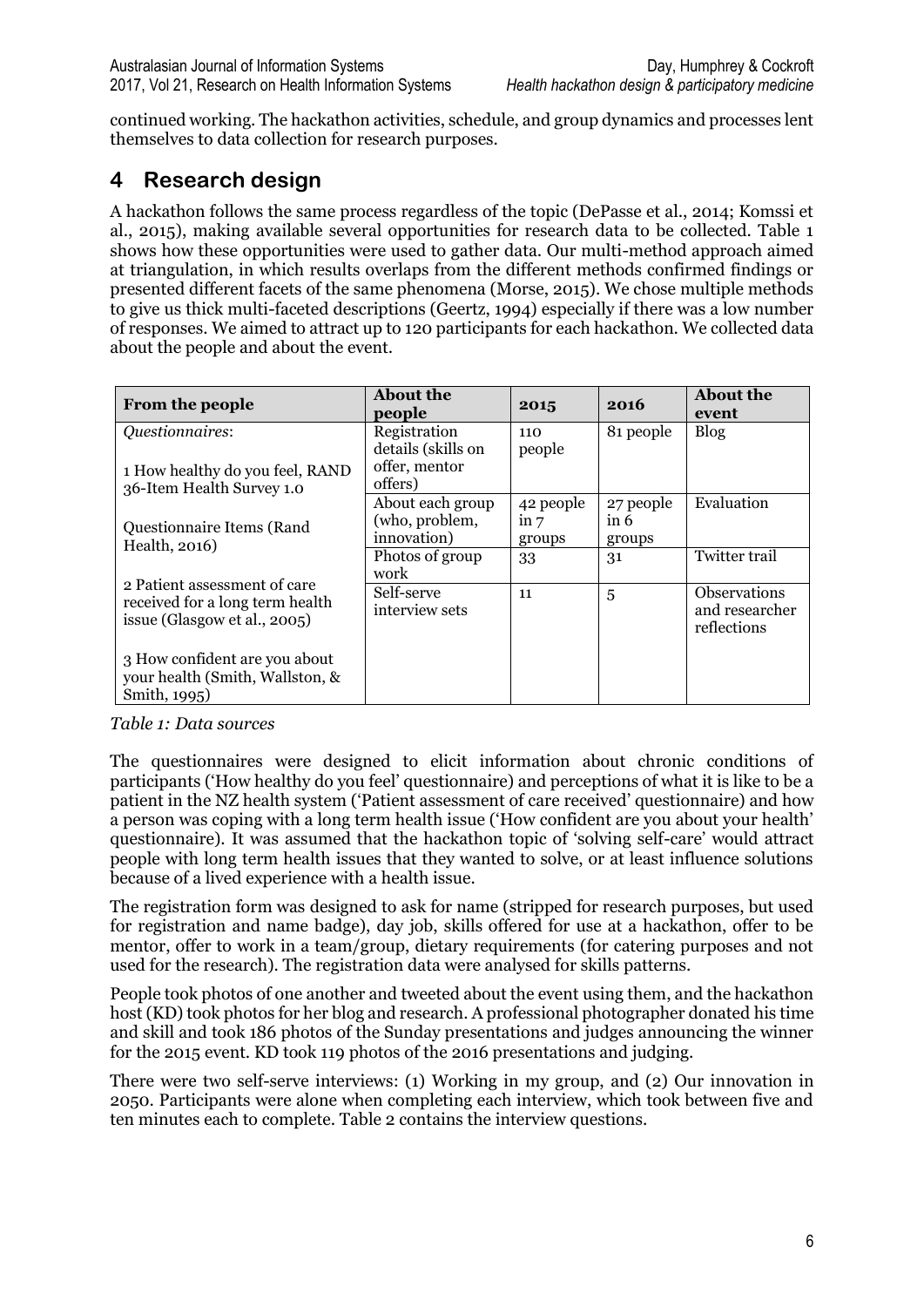| Interview 1: Working in my group                                                                                                                                                                     | Interview 2: Our innovation in 2050                                                                             |
|------------------------------------------------------------------------------------------------------------------------------------------------------------------------------------------------------|-----------------------------------------------------------------------------------------------------------------|
| Please start the recorder and tell us about your                                                                                                                                                     | Please start the recorder and tell us about your                                                                |
| day job and why you decided to come to this                                                                                                                                                          | day job and what idea your group is working on.                                                                 |
| hackathon, i.e. what work do you do and what<br>are you hoping to do at this hackathon?                                                                                                              | If you have a long term health issue, please<br>briefly describe it.                                            |
| What idea is your group working on?                                                                                                                                                                  |                                                                                                                 |
| Why did you choose that team?                                                                                                                                                                        | Tell us about a health experience you've had<br>that influences how you're thinking about your<br>group's idea? |
| Was there another idea you were also interested                                                                                                                                                      |                                                                                                                 |
| in? If so, why did you not join that team?                                                                                                                                                           | If you don't have a health issue, what brought<br>you to this hackathon?                                        |
| From your point of view, what are the people in<br>your group contributing to the development of<br>the group's idea? For example, what are their<br>day jobs and what roles are they playing in the | How do you imagine how healthcare will work<br>in 2050?                                                         |
| group?                                                                                                                                                                                               | If there were no risk of failure, how would your<br>team's idea have to change to be useful in 2050?            |
| What is the most important aspect of the<br>solution you're working on?                                                                                                                              |                                                                                                                 |
| If your solution gets finished and people are able<br>to use it one day, how and where would people<br>use it?                                                                                       |                                                                                                                 |
| If you remove an aspect of your solution that<br>stops it from working, what would that aspect<br>be?                                                                                                |                                                                                                                 |
| What does success look like for your team?                                                                                                                                                           |                                                                                                                 |

*Table 2: Self-serve interview questions*

We chose self-administered (self-serve) structured interviews to explore the hackathon experience. Self-administered validated interviews have been designed for witness statements from children (Gawrylowicz, Memon, & Scoboria, 2014), but self-administration usually applies to questionnaires. Instructions are given to the respondent who then records answers to structured questions. Since self-administered interviews are not frequently reported in the literature, we used the strengths and weaknesses of self-administration for questionnaires to assist our decision to use self-administered interviews. Self-administration is perceived to improve the honesty and candidness of responses in the absence of the interviewer (Rodriguez, Sana, & Sisk, 2015). The tone of hackathons is usually voluntariness and generosity; we wanted to preserve this tone in the ethics of our data gathering. The self-organising group dynamic that typically has fragile commitment that changes over the weekend (Jones et al., 2015), influenced our decision to set up a quiet and private interview space, invite people to complete the interviews at a time that suited them during the hackathon, and be available to support them if they had any questions. Self-administered interviews and questionnaires alike, especially if voluntary, are at risk of attracting fewer responses than assisted questionnaires and in-person interviews (Rodriguez et al., 2015). The benefits of honesty and openness in a voluntary activity that fitted the dynamics of a hackathon weekend outweighed the risk of low response rates. Triangulation and the use of thick description connected the data from many sources to create a rich picture.

People responded to the interview invitation as per Table 3. It was difficult for people to set aside time at the hackathon to complete the interviews. The first half of the weekend was too early for answers to our questions, and the commitment to the competition was so strong from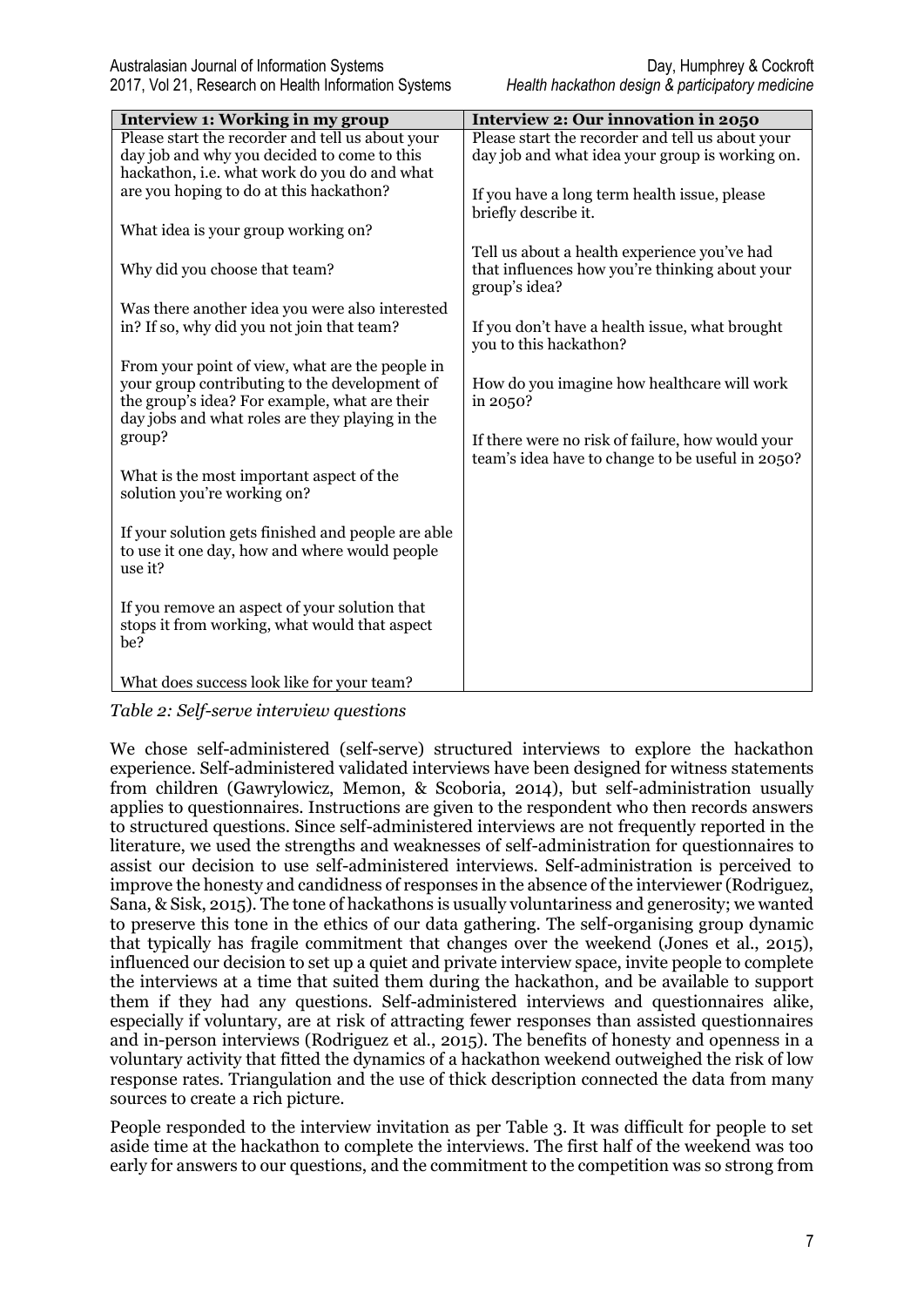the Saturday afternoon onwards that people only set aside time just before Sunday lunch and after the judging session to complete some interviews.

| Interview            | 1: Working in my group |      | $\mid$ 2: Our innovation in 2050 |      |  |
|----------------------|------------------------|------|----------------------------------|------|--|
| Year                 | 2015                   | 2016 | 2015                             | 2016 |  |
| Number of interviews |                        |      |                                  |      |  |

*Table 3: Uptake of self-serve interviews* 

The blog (Day, 2015) recorded aspects of the hackathon, particularly the judges' choice of winner, the People's Vote after the hackathon, and any stories and photos that were written about. The Twitter trail for both events contained comments and photos that could be used for understanding group dynamics and processes. Researcher observations were noted in field notes.

The data analysis was primarily qualitative. The registration data were analysed to find patterns of skills for the hackathon as a whole. They were also used to attribute skills (as defined by day jobs) to groups to demonstrate how skill/role mixes gravitated towards different topics associated with the groups. The photos were visually analysed to determine group dynamics and progress at certain times during each event. The blog was analysed to compare and contrast what the groups worked on during the two events. The content of researcher observation notes was analysed for references to how the groups worked and how the dynamics changed over time during the two events.

## **5 Findings**

## **5.1 What they achieved**

Most of the 2015 problems were presented by clinicians, i.e. paediatrician (winning group's leader), pharmacists, a GP, hospital doctor, and LabSmart was presented by a primary service's information systems manager. The spread was equal in 2016, where three of six groups were led by a public health professional (winning group leader), a pharmacist, and a clinical researcher. The balance were led by a postgraduate health informatics student, a person with a rare genetic disorder, and the general manager of a software company. Table 4 indicates the problems and solutions worked on in groups. All the solutions required data collection from patients, and use of data by patients and their healthcare professionals. Not all the solutions met the brief about self-care, but they all appear to meet the requirements of participatory medicine, e.g. citizen feels in charge of their health by gathering and using data.

| 2015              |                                                                                      |
|-------------------|--------------------------------------------------------------------------------------|
| <b>Group name</b> | <b>Problem and solution</b>                                                          |
| Fight the fever   | <b>Problem:</b> Reducing occurrence of rheumatic fever by increasing compliance      |
| (winner)          | of secondary prophylaxis.                                                            |
|                   | <b>Solution:</b> A mobile app, encouraging self and whanau management (Whanau        |
|                   | Ora approach (Ministry of Health, 2015)).                                            |
| Talking pillbox   | <b>Problem:</b> Medication adherence for visually impaired people and those with     |
|                   | language barrier.                                                                    |
|                   | <b>Solution:</b> Talking label. Simply press the label to hear your name, drugs, and |
|                   | instruction from the pharmacist in the language you understand.                      |
| Read my drugs     | <b>Problem:</b> Poor understanding of medical labels due to bad vision, language     |
|                   | barrier, poor literacy.                                                              |
|                   | <b>Solution:</b> QR codes printed on medication labels at pharmacy. Patient scans    |
|                   | the QR code using our app on their smart phone and will be presented with an         |
|                   | enlarged version of the label, translated into their preferred language and with     |
|                   | the option for the medication instructions to be read out audibly.                   |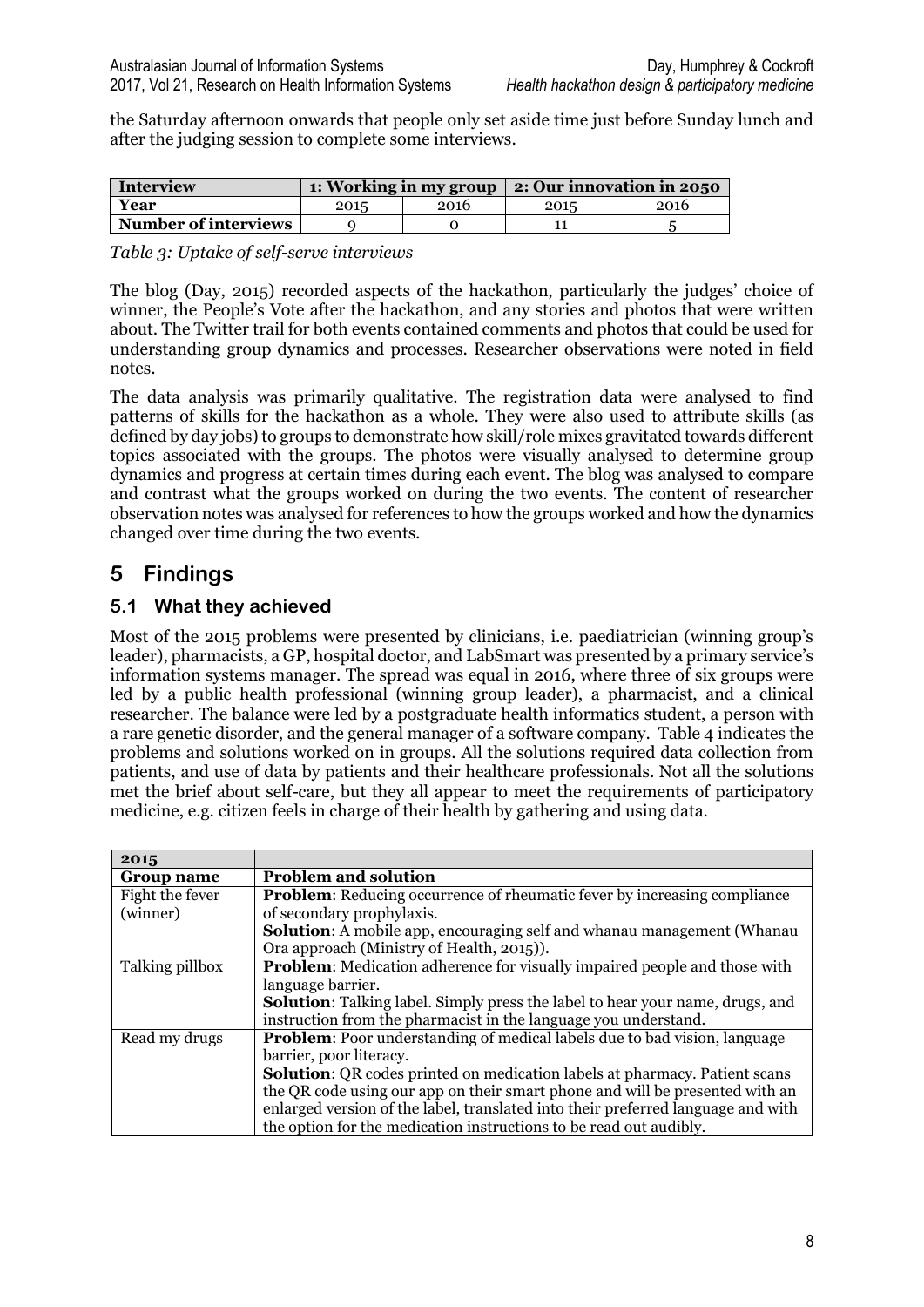| 2015                       |                                                                                                                                                                                                                                                                                                                                                                                                                                                                                                                                                                                                                                                         |
|----------------------------|---------------------------------------------------------------------------------------------------------------------------------------------------------------------------------------------------------------------------------------------------------------------------------------------------------------------------------------------------------------------------------------------------------------------------------------------------------------------------------------------------------------------------------------------------------------------------------------------------------------------------------------------------------|
| Lab Smart                  | <b>Problem:</b> Ensuring Type 2 Diabetes patients get the lab requisition forms and<br>results prior to their 3-monthly GP visit to collect their medication<br>prescription so that they can ask questions and be responsible in managing<br>their health.                                                                                                                                                                                                                                                                                                                                                                                             |
|                            | <b>Solution:</b> Automate the form from GP systems (validated by GP) to the<br>patient by email in the short term and directly to the lab and notification to the<br>patient in the long term. Similar process (long term) for: lab results, medicine<br>prescription, referral to podiatrist.                                                                                                                                                                                                                                                                                                                                                          |
| <b>Got Pain</b>            | Problem: Self-management of angina chest pain. Aim to improve<br>empowerment, conduct remote monitoring, reduce hospital admissions.<br><b>Solution:</b> All with binary options based on American Heart Association<br>guidelines and algorithm.                                                                                                                                                                                                                                                                                                                                                                                                       |
| <b>Hunger Minder</b>       | Problem: Global misunderstanding of the correct cues for hunger; physical<br>hunger is not easily recognised.<br><b>Solution:</b> HungerMinder: A mobile phone App designed to give people the<br>ability to recognise and be aware of hunger symptoms and to support them in<br>their ability to make better eating decisions meal by meal.                                                                                                                                                                                                                                                                                                            |
| Healthy me,<br>healthy you | <b>Problem:</b> Information mismatch between information and support people<br>typically receive (too little, too much, wrong level) after a consultation of<br>admission to hospital and what they want or need to self-care optimally.<br><b>Solution:</b> A wiki-style mobile app that can tailor information and resources to<br>needs of patient and they can choose what and when to access it. This includes<br>a Top Tips Library where patients and providers can share through a vetted<br>approved process their ideas and top tips for living well with a range of<br>conditions and issues, building an interactive community of interest. |
| 2016                       |                                                                                                                                                                                                                                                                                                                                                                                                                                                                                                                                                                                                                                                         |
|                            |                                                                                                                                                                                                                                                                                                                                                                                                                                                                                                                                                                                                                                                         |
| Project Bump<br>(winner)   | <b>Problem:</b> Paper pamphlets with no way of measuring of health literacy<br>Solution: A web based mobile friendly platform scalable to long term<br>conditions and the global market, an immersive experience for users                                                                                                                                                                                                                                                                                                                                                                                                                              |
| <b>LOOP</b>                | Problem: Patients not being fully informed of their test results of<br>understanding what the results mean.<br><b>Solution:</b> Website/app which allows patient to track the full journey of their<br>test results. Also incorporates decision support algorithm which provides<br>patients with a suggested action to follow up their result. This will also boost                                                                                                                                                                                                                                                                                    |
| Divert Myself              | health literacy.<br>Problem: Lack of self-monitoring and self-management tools for Diverticular<br>Disease<br><b>Solution:</b> Interactive mobile application for self-management, monitoring<br>and wellbeing of people who have a lived experience of Diverticular Disease                                                                                                                                                                                                                                                                                                                                                                            |
| medLOOK                    | Problem: Poor health literacy, high medication error, and poor medication<br>adherence to prescriptions<br><b>Solution:</b> Care support applications such as medication reminders,<br>medication tracking, utilizing a crowd sourced (from pharmacists) medication<br>database                                                                                                                                                                                                                                                                                                                                                                         |
| HealtheID                  | <b>Problem:</b> Lack of verified and credentialed authentication available to<br>systems which operate in health care<br>Solution: Verified ID, linked to credentialing available to systems as a service                                                                                                                                                                                                                                                                                                                                                                                                                                               |

*Table 4: The problems and solutions of the groups for the two hackathons*

## **5.2 Who came and what they contributed**

Hackathons are about people, the problems they want to solve, and the skills and experience they bring to the solutions they choose to work on. As per Table 1, there were 110 registrations for the 2015 hackathon and 81 in 2016. The questionnaires revealed a health profile, and the registration data provided a day jobs and skills profile.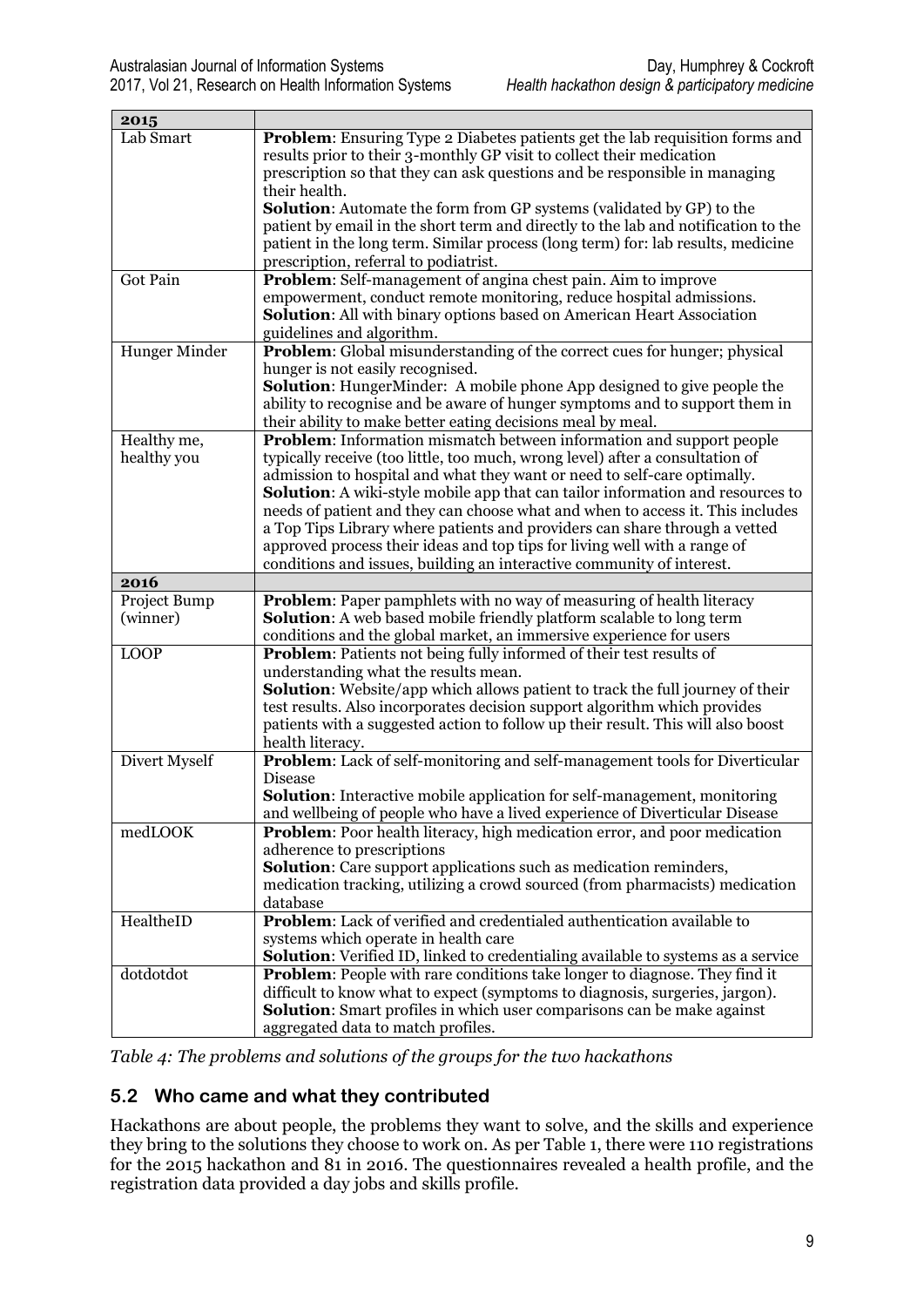### **5.2.1 Health profile**

From the questionnaires we determined that most of the 53 respondents (from both years) felt healthy; were confident about their health and how they managed it; 60% of respondents had long term health issues; and 36% knew someone with a long term health issue. They listed a variety of conditions ranging from food allergies to overweight, mental health issues, diabetes, and glaucoma, among others. In response to the positive questions in the 'How confident do you feel' questionnaire, the respondents were mostly positive and felt confident about managing their health (Figure 1). This was supported in the questions that were negatively framed. 56% of the participants were in the age range of 18 – 39, one person was 15 years old, no-one was older than 69, and 53% were female.



*Figure 1 'How confident do you feel about your health' questionnaire*

There were only eight responses to the other two questionnaires. Seven respondents indicated that they felt well and were mostly satisfied (agree rather than strongly agree) with the health services that they used. One person felt let down by the health system, which was confirmed in volunteered discussion during the course of the 2015 hackathon.

This health profile is confirmed in the interviews. Since the interviews were anonymous we cannot match them to the questionnaire respondents. The question, 'Tell us about a health experience you've had that influences how you're thinking about your group's idea' revealed that some people came to the hackathon with an agenda to solve a personal health issue, while others did not link their health experience to their hackathon intentions. One person indicated that the process of lab tests and GP (general practitioner) visits was not logical – personal experience made it illogical to visit the GP to discuss diabetes progress if the lab tests are done after the appointment. Another person had lost a significant amount of weight and became interested in learning how the body signals hunger, hence her interest in the Hunger Minder group. Someone from the Fight the Fever group was taking medications regularly and, although was doing well, was interested in helping other people who may struggle to take their medications regularly. Three participants from different groups did not have a long term health issue, and indicated that there was no personal experience that influenced their thinking. A doctor who had had an injury resulting in surgery and hospitalisation indicated that the experience had influenced her thinking, saying, 'And when I became a patient I was so surprised at the incredible disempowerment I felt.' She wanted to influence the development of a product that met the needs she had experienced, and from the citizen's point of view.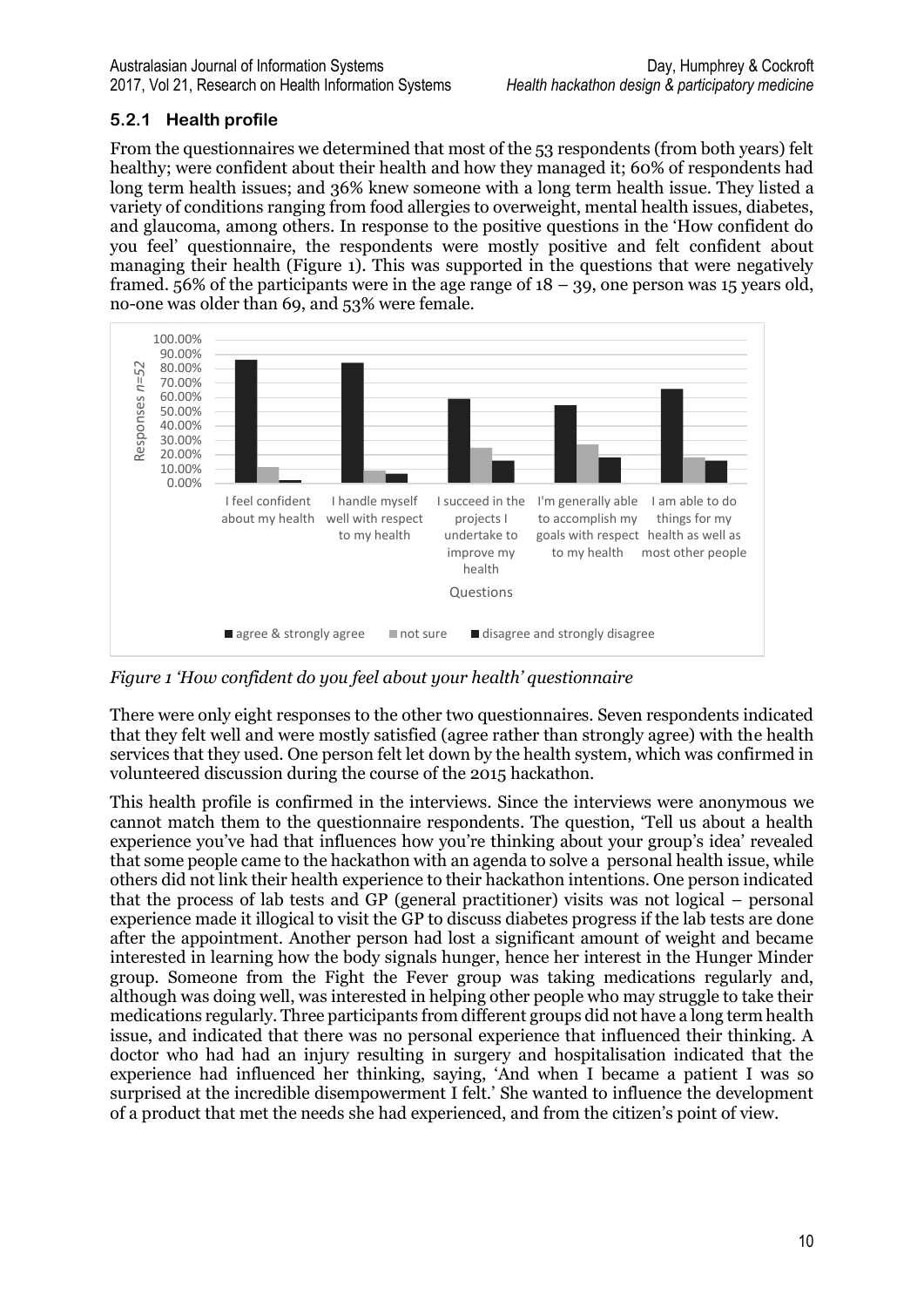### **5.2.2 Day jobs and skills profile**

Their 'day jobs' and the skills they offered at the hackathon were varied. Both hackathons attracted people whose roles fitted into groups that repeated in 2016. The types of groups and the differences between the two hackathons are shown in Figure 2.



*Figure 2: Day jobs of people who registered*

The business and clinical roles show little difference between 2015 and 2016. The high number of academic people registering for the 2016 hackathon is a result of strong marketing at universities that did not happen in 2015. The 2015 hackathon's date had been set for before semester because the campus would have unused space that the hackathon could take advantage of. We realised that students should have been given an opportunity to attend the hackathon, and so the 2016 date was set for three weeks after the beginning of semester to include students. More technical people registered in 2015 and slightly more clinical people registered in 2016. This resulted in some 2016 groups not having a software developer to assist them.

Some roles on the registration forms did not fit into any of the groupings that occurred from analysing the registration data, and they formed the groups 'other' and 'combination'. The 'other' group for 2015 consisted of a student working part time in a job unrelated to health care, and a journalist. This group in 2016 consisted of a graphic designer, a forecourt attendant at a fuel station, and a glass installer. The 'combination' group in 2015 was made up of four people with previous clinical roles (a nurse, two pharmacists, and a doctor), who were now doing user experience design, business analysis, decision support systems, and software development respectively. Two people had two concurrent roles; one was a company director and part time physiotherapist and the other was IT support and planetarium director. In 2016 this group of four people each had two concurrent roles. Two were medical education fellows and RMOs (Registered Medical Officers enrolled in specialisation study programme), one was a developer and a university student, and the other was a computer programmer who is also doing a Master of health informatics.

The day jobs showed up in the groups unpredictably as can be seen in Table 5. Each person chose to join a group on the basis of their interests and what they felt they could contribute. The mean number of people in a group was 6, and the mode 5. Group size ranged from 2 to 10. The smallest groups could not leverage group dynamics, and the largest groups (8 and above) struggled with complex group dynamics. The two winning groups, Fight the Fever and Bump, had six and seven members respectively, close to the mean group size. The success of this group size (6-7) is consistent with recommendations in Raatikainen et al (2013).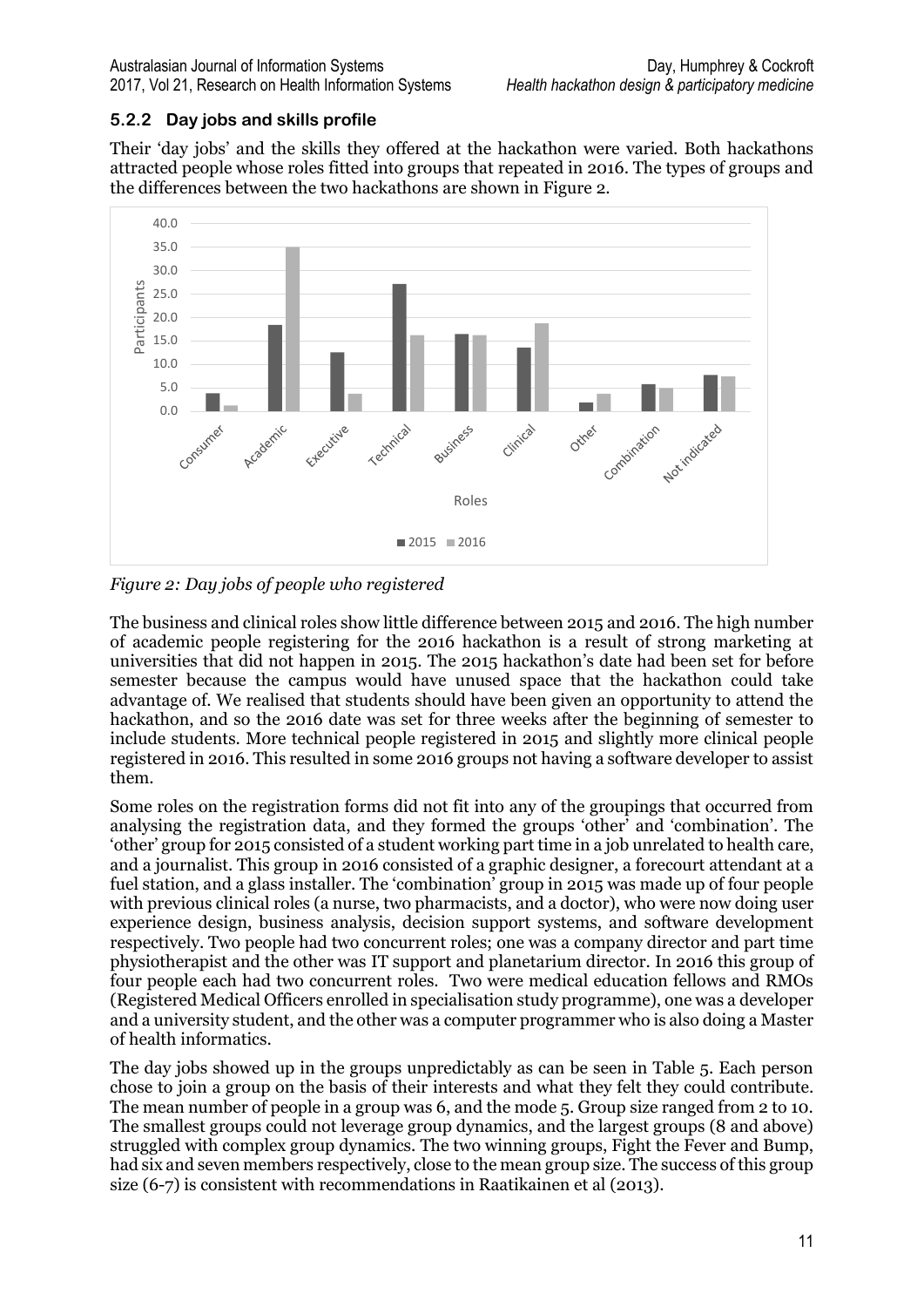The leaders of the groups had a vested interest in their group's progress because the group's work was based on those people's ideas pitched on the Friday. In the interviews about their innovation in 2050, those who were group leaders indicated that their idea would have solved the problem it was currently responding to and therefore would not exist in 2050. In contrast software developers asked to be assigned to groups, as indicated by a young coder saying, 'Tell me which group to join so that I can write code.'

| Role types              | Consumer     | Academic                | Technical    | <b>Business</b> | Clinical     | Other        | Combination  | Not indicated  | <b>Total group</b><br>members |
|-------------------------|--------------|-------------------------|--------------|-----------------|--------------|--------------|--------------|----------------|-------------------------------|
| 2015                    |              |                         |              |                 |              |              |              |                |                               |
| Fight the fever         |              |                         | $\mathbf{1}$ | $\mathbf{2}$    | $\mathbf{1}$ |              |              | $\overline{2}$ | 6                             |
| Talking pillbox         |              |                         | $\mathbf{1}$ |                 | $\mathbf{1}$ |              |              |                | $\mathbf{2}$                  |
| Read my drugs           |              | $\mathbf{1}$            | $\mathbf{1}$ | $\mathbf{1}$    |              |              | $\mathbf{1}$ |                | $\overline{\mathbf{4}}$       |
| Lab Smart               |              | $\mathbf{1}$            | 5            | $\mathbf{1}$    |              |              |              | $\mathbf{1}$   | 8                             |
| Got Pain                |              | $\mathbf{2}$            | $\mathbf{2}$ |                 | 3            |              |              |                | 7                             |
| Hunger Minder           |              | 3                       | 3            | 3               | $\mathbf{1}$ |              |              |                | 10                            |
| Healthy me, healthy you | $\mathbf{1}$ | 3                       |              | $\mathbf{1}$    | $\mathbf{2}$ |              | $\mathbf{1}$ | $\mathbf 1$    | 9                             |
| 2016                    |              |                         |              |                 |              |              |              |                |                               |
| <b>Bump</b>             |              | $\mathbf{2}$            | $\mathbf{1}$ | $\overline{2}$  | $\mathbf{1}$ | $\mathbf{1}$ |              |                | 7                             |
| <b>LOOP</b>             |              | 3                       | $\mathbf{1}$ | $\mathbf{1}$    |              |              |              |                | $\overline{\mathbf{5}}$       |
| Divert Myself           |              | $\overline{\mathbf{2}}$ |              | $\mathbf 2$     |              |              |              | $\mathbf{1}$   | $\overline{\mathbf{5}}$       |
| medLOOK                 |              |                         | $\,2$        |                 | $\mathbf{2}$ |              |              |                | $\overline{\mathbf{4}}$       |
| HealtheID               |              |                         | $\mathbf{1}$ | 3               |              |              |              | $\mathbf{1}$   | $\overline{\mathbf{5}}$       |
| dotdotdot               |              |                         |              | $\overline{2}$  |              |              |              |                | $\mathbf{2}$                  |

*Table 5: Roles in the groups*

Not all people who registered answered the question in the registration form about the skills they brought to the hackathon. Several left the answer blank, 17 indicated their role (e.g. nurse, doctor, pharmacist, software developer), seven stated their interest (present an idea; interest in telemonitoring, neuroscience, health promotion and behaviour change, working on an interactive app, 'bring innovative solutions to health care'), 24 described experience, and 48 listed skills. The skills fell into four themes: clinical (e.g. medical knowledge, self-care programme development), IT (e.g. software development, database analysis), business (e.g. process analysis, patent, marketing), and design (e.g. creative thinking, user experience design), as can be seen in Table 6.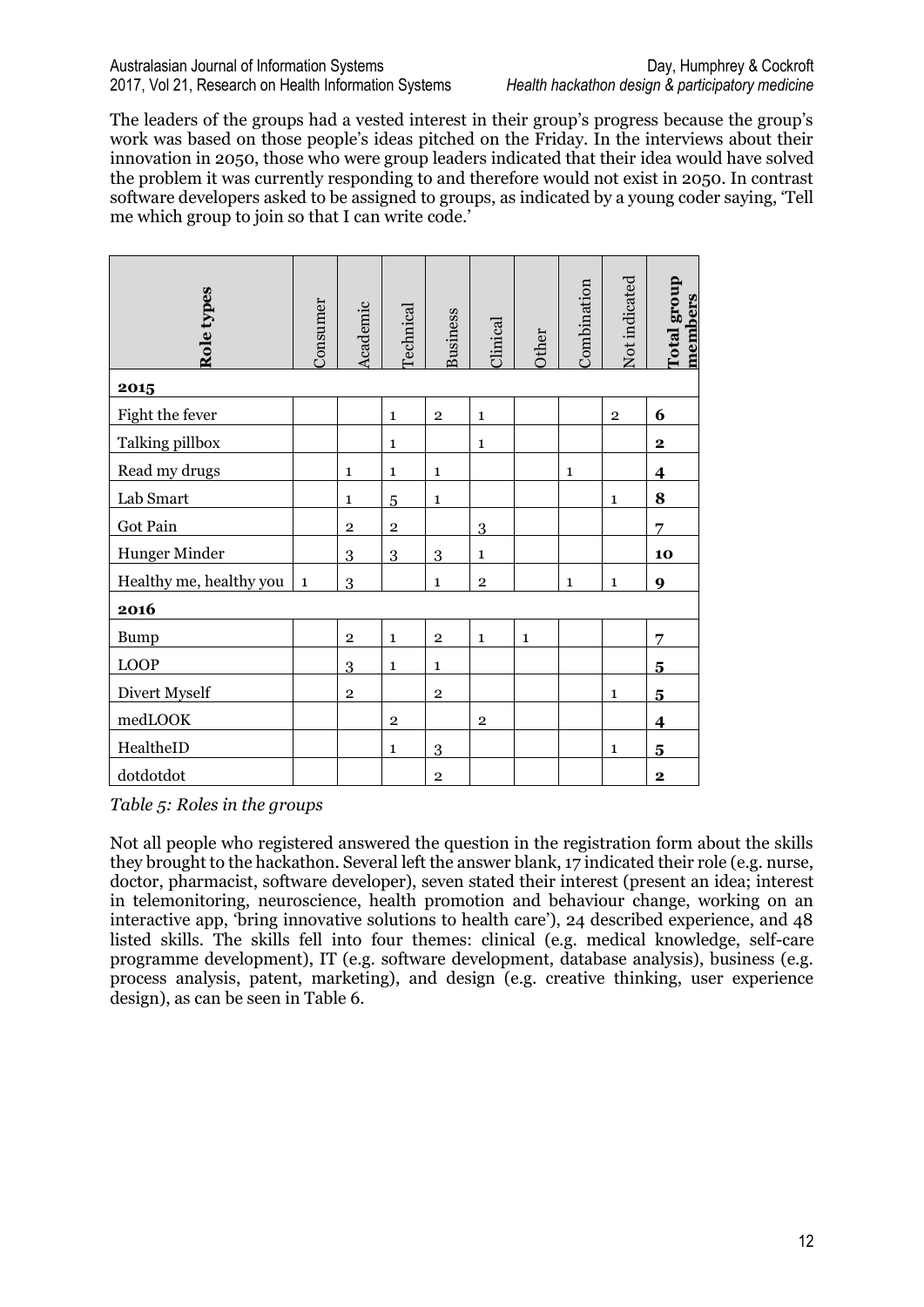|                            | <b>Clinical</b> | тт | <b>Business</b> | <b>Design</b> |
|----------------------------|-----------------|----|-----------------|---------------|
| Knowledge                  |                 |    | 12              |               |
| Patient focussed<br>skills |                 |    |                 |               |
| Analytical skills          |                 |    | 11              |               |
| Software design<br>skills  |                 | 25 |                 |               |
| Perspective                |                 |    |                 |               |

*Table 6 Thematic breakdown of skills listed in registration form*

These themes in turn fell into five types of skills. People brought knowledge (e.g. medical/business/technical/health informatics knowledge) and their own perspective (e.g. junior doctor, project management, creative thinker). There is no overlap between clinical and business people with software designers, as would be expected. The overlap between clinical and design skills took the form of user experience design and patient centred design.

### **5.3 Why they came and how their health issues influenced innovation (or not)**

The reasons interviewees gave for attending the hackathon were mostly about meeting people and seeing how they use their different skills to solve problems. They felt they had something to contribute but did not frame their contribution as citizens who access and use healthcare services. One person encapsulated the hackathon experience, saying,

*'And I thought, well I first wanted to see how it works, what it is, how I could have fun*  with unknown people suddenly forming into a team and trying to develop something *in this short time frame. And to see if there is, if it can really be done.'*

The interviewees described their groups' dynamics by privileging certain roles, depending on the role and perspective of the person talking. Clinicians privileged clinical contributions and then indicated that they had attended the hackathon to leverage technical skills. A developer from the same group talked first about other developers and technically skilled people and then about clinicians. This implies that people work and think from their perspective first, and if not reminded of other perspectives may overlook the role of people living with long term health issues in innovation development. Of the interviewees working in the LabSmart group, one person did not have a health issue, one had arthritis, and the other had type 2 diabetes. The way the two with health issues talked about their contribution to the group's work was couched in personal experience tones rather than the skills they brought to the group's solution.

The attraction of the hackathon was not about the event's theme, but an opportunity to develop something that put citizens in 'the driver's seat' (Frydman, 2010). One group ignored the brief and focussed on a problem that their leader was passionate about, e.g. HealtheID, arguing that big data requires a different approach to identity authentication and management, especially if citizens collect, analyse, and use their own data, or personal data clouds as described by Flores et al (2013).

The question about what healthcare could be like in 2050 raised insights such as the ability to use technology to make healthcare processes, activities, and decision making much more transparent. Some participants focused on efficiency gains, reduction in costs of care, automation, and the use of more sophisticated technology to simplify care and make it easier to access. Others indicated that citizens should take more responsibility for their health, be more accountable, and become more involved.

#### **5.4 The hackathon process and dynamics**

Ideas that were pitched on the Friday evening ranged from well-formed, thoughtful innovations, to fuzzy possibilities. Fifteen ideas were pitched in 2015, one person told a story about a catastrophic stroke she had experienced and offered a patient's perspective, and one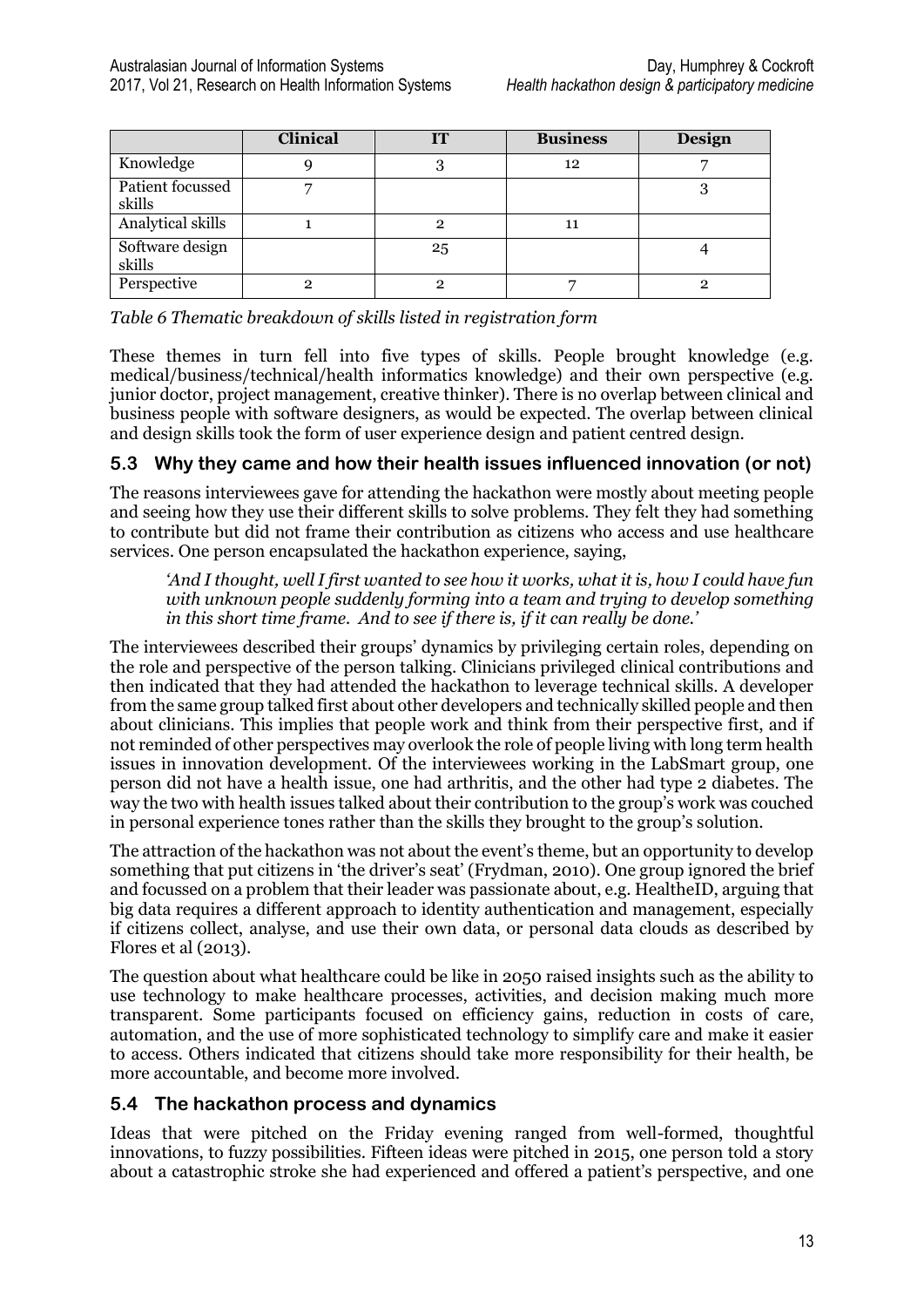person simply offered software development skills saying that she had no healthcare experience but wanted to help. In 2016 seven people pitched ideas, and no-one took the stage for other reasons.

There appeared to be a pattern of interpersonal dynamics at both hackathons that contributed to the spirit of the 'hack way' as described by Chowdhury (2012) and described as social benefits by Raatikainen et al (2013). People arrived on the Friday, keen to share their ideas and listen to others. The dynamics shifted during the weekend as described by Jones (2015), as people explored the ideas of others, tentatively indicated interest, which grew into tentative commitment. By Saturday morning the commitment was confirmed, as noted in a mentor's Twitter comment, 'Day 2 groups formed – stormed and in deep'.

In both hackathons there was a group that completely restructured the next day (Talking Pillbox and LOOP). In 2015 several pharmacists pitched ideas about people taking their medicines reliably and with insight. One group formed to address this problem, but two members of the group disagreed with the proposed solution and formed a new group. LOOP had a good foundation but some determined that it needed to change in focus to meet the brief of the hackathon topic. By noon on Saturday these two groups had appeared to resolve their differences and were committed to their collective goals. This dip in morale and recovery confirms this finding of previous hackathon case studies (Raatikainen et al., 2013). All the groups spent the morning brainstorming and exploring a broad range of ways to solve the problem they had chosen. Mentors challenged the content that was emerging from the brainstorming activities. At this point, all the groups demonstrated a shift in the problem definition (it was less clear than in the pitching session), and possible solution (new ideas were being explored).

Groups were 'failing early, and pivoting fast' as described by DePasse et al (2014), changing direction to what could be more successful. The challenges from the mentors appeared to unsettle group members. There was lively debate. Conflicts in perspective, content, and purpose surfaced and groups attempted to resolve them by accommodating, modifying, and/or discarding suggestions. Mentors focussed groups on what their minimum viable product would be on Sunday afternoon, which appeared to sharpen the intensity of the groups' activities. The challenge about how they planned to commercialise their product appeared to increase their anxiety about being able to complete a prototype in time. One participant commented on Twitter saying, 'Was a super stressful weekend but extremely rewarding!' The challenges did not appear to divert them from their goals, but did help them pivot to more useful ways of achieving their goals.

By the Saturday evening the groups had become quiet and there was evidence of hard work in Post-IT notes and butcher's paper with brainstormed ideas posted on the walls. Some groups were using 'lean canvas' charts (supplied by a mentor). The white boards had mind maps, diagrams, and notes, which had been written and rewritten during the course of the day. Group members took on individual tasks or paired up to complete tasks.

On the final day, declining mentor interactions, and with the requirements relatively stable, groups focussed on refining their prototypes and presentations. Groups appeared to resent interruptions and were focussed on single-mindedly completing their minimum viable product sufficiently to present it to the judges after lunch. The stress was palpable until after the winners were announced by the judges.

## **6 Discussion and conclusion**

Our research question was, 'How do the design features of health hackathons contribute to participatory medicine?' We hosted two hackathons titled, 'Health Hackathon: Solving Selfcare' and gathered data to form a thick description of how health hackathons enable participatory medicine as a form of participatory information systems design.

People did not register for the hackathon on the basis of a lived experience with a long term health issue. However, many of those who attended did have personal experience of a health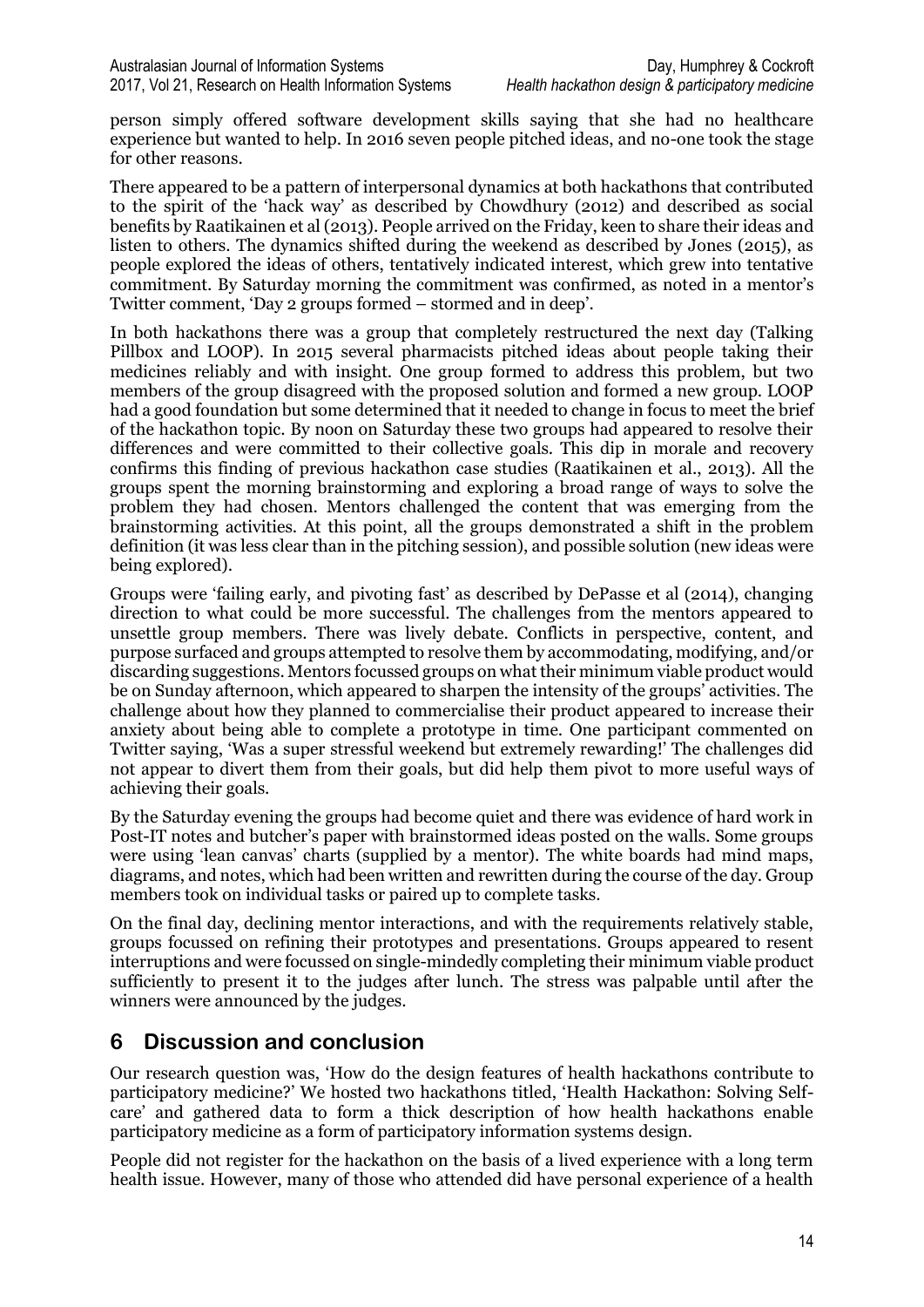issue or knew someone who had experienced a long term health issue. Those who responded to the questionnaires were confident about their ability to take care of their health, were generally satisfied with the healthcare services they received, and felt healthy. The interviews revealed that people did not specifically use their health issue to influence how a group worked on a solution but found that the influence was present in their contributions and decisions. Their day jobs and skills mixes mirrored those that are carefully selected in the usual information systems design process, i.e. healthcare stakeholders include clinicians and consumers and the rest of the team consists of developers and analysts. In contrast, hackathon design teams form spontaneously. It is not typical for consumers who have long term health issues to be included in software development requirements gathering or be directly involved in the development process (Nunes, Verdezoto, Fitzpatrick, Kyng, Grönvall, et al., 2015). Hackathons offer an unprecedented opportunity to include citizens and enable them to drive the requirements. Citizens being in charge of their health and how they use services is integral to participatory medicine (Flores et al., 2013; Hood & Auffray, 2013), and hackathons offer opportunities for this kind of citizen investment in their own health.

Hackathons are a radical departure from standard information systems design processes. Requirements gathering, iterative design to meet the requirements, and testing are not part of the hackathon process. That is not to say that the process is at odds with information system development. We propose the contrary that hackathons, and their focus on the minimum viable product, are complimentary to newer agile methods in development with a focus on synergy between stakeholder groups and creativity. Most of the problems and associated solutions proposed at our hackathons represented pain points experienced by clinicians, e.g. Fight the Fever was presented and led by a paediatrician, and Hunger Minder arose from research conducted by a general practitioner. The self-organised groups, however, were not predetermined and people became committed to them out of either a personal experience of the problem or an interest in it (usually a personal or clinical interest), or to use skills to build a solution. Anyone could join a group. People described the group dynamics according to their own world view, rather than privileging one person's skill set or point of view or requirements over another. All who joined a group found meaningful ways to contribute to the group's product design. They brought their own perspective and privileged that perspective. Typically clinicians are considered to be end users (B. Rahimi & Vimarland, 2007). In hackathons citizens and clinicians share the end user role.

The minimum viable products of software that emerged from our health hackathons were designed for data collection about health issues and the associated self-care activities and requirements. It appears from our findings that hackathon members were not concerned about the personal data cloud that would be collected as a result of their solutions. In contrast, one group, HealtheID, was concerned about interoperability issues, and identity authentication and management for big data collections from multiple sources. However, even the judges did not perceive this new role of identity management and disqualified the team because they did not meet the brief of self-care. The participatory medicine potential of big data and personal data clouds as described by Flores et al (2013) was not perceived by anyone other than the HealtheID group.

The solutions that were presented to the judges in both hackathons relied heavily on mobile phone app designs. Clinicians use smartphone apps for drug guides, medical calculations and billing (Franko & Tirrell, 2012). Apps are also available for citizens to use for monitoring aspects of health and wellbeing, and the most commonly addressed health conditions are diabetes, diet and exercise, smoking cessation and mental health (Boulos, Brewer, Karimkhani, Buller, & Dellavalle, 2014; Martínez-Pérez, de la Torre-Díez, & López-Coronado, 2013) and the most common intervention strategy is tracking. Amongst apps used to monitor health, Bennett (2015) notes the difference between apps that protect health and encourage good health behaviours and those that purport to monitor physical parameters and possibly detect the presence of disease. Since the topic of our hackathons was self-care, the latter group of apps featured.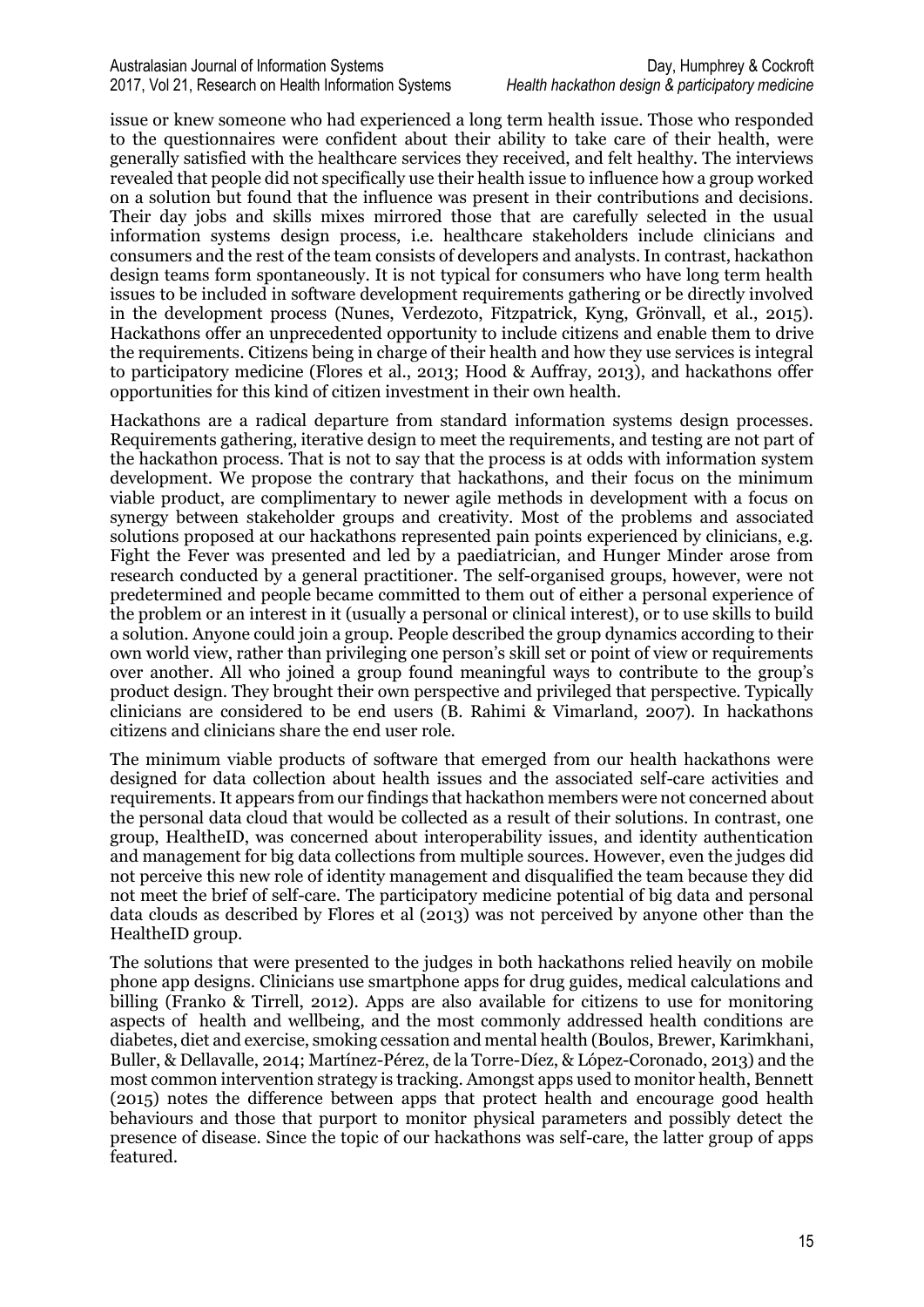It is not surprising that mobile phone apps lend themselves to the hackathon environment, where rapid development of a minimum viable product and intensive work on construction of a solution constrain the scope of and platform for a solution. It is frequently stated in the literature that there is a glut of health apps on the market, and further that there is a significant gap between consumer products and scientific validation with developers seeing success in terms of revenue rather than improvement in patient outcome (Boulos et al., 2014). These apps are often developed without citizen and/or clinician involvement and are often not evidence based. With this problem in mind Stoyanov et al (2015) devised a score card to empirically evaluate the quality of health apps. This comprehensive tool includes issues of design, security, functionality and quality of information. Beyond app quality, the risk that poor apps pose to users was considered by Lewis and Wyatt (2015) who developed an algorithm for statistically modelling the risks of adverse events associated with using health apps. The need for consumer and patient and practitioner involvement identified by Krebs et al (2004) lends weight to the hackathon approach. We recommend that future hackathons make such evaluation tools available to enable groups to think through their solution in the context of safety from the outset, and how much future work is needed to prevent possible adverse events.

The group dynamics shifted during the weekend from enthusiastic interest in a topic, through the 'forming, storming, norming, and performing' phases from Tuckman's model of group dynamics (Bonebright, 2010). Commitment to the group's final minimum viable product grew as time passed, and the intensity of the contributions and discussions grew until they were ready to present to the judges. Challenging discussions from mentors at the beginning were welcomed but interruptions were resented in the hours preceding the judging. The mentors played a crucial role in focussing the groups, and challenging individuals to think and work creatively. This is supported in the literature, where Trainer et al (2014) have indicated that without mentors novice groups of developers and innovators would flounder. A hackathon is a micro-network of people from different walks of life, some of whom have experience of long term health issues, which influence how they think and act about solutions to problems pitched by others. The hackathon gives citizens, the 'practice team' of clinicians and managers, and software developers space to create innovative solutions to problems. The group dynamic shifts as different aspects of the solution are developed, and the citizen has the opportunity to be 'in the driving seat' as and when necessary.

There were some limitations to this study. The events were limited to a weekend each, with small numbers of people contributing to the questionnaires and self-serve interviews. The hackathon process limited the number of opportunities for people to respond to the interviews and questionnaires. Consequently, there was a low response rate and the interviews were inconsistently completed. To ensure rigour we used multiple methods to derive a thick description as outlined by Geertz (1994) and triangulated data that overlapped between methods (Morse, 2015).

Hackathons add a dimension to traditional participatory information systems design processes. Due to the short time for developing a response to a problem (one weekend) the usual rigour is not present in terms of requirements gathering before software development and testing and evaluation afterwards. This should fall into the pre- and post-hackathon periods described by Komssi et al (2015). Hackathons offer opportunities for citizens with long term health issues to share the end-user role that clinicians usually occupy, or to simply occupy the role fully by providing solutions to their own pain points, thereby taking charge of their own health (Auffray et al., 2010; Flores et al., 2013; Hood & Auffray, 2013) or occupying the driver's seat of their healthcare situation (Frydman, 2010). Hackathons offer opportunities for information systems development in creating the future of healthcare, as described by Swan (2012). The big data that results from participatory medicine becomes part of public and population and personal health in ways not yet perceived, and citizens take charge of their health in unprecedented ways using solutions arising from prototypes developed collaboratively in hackathons.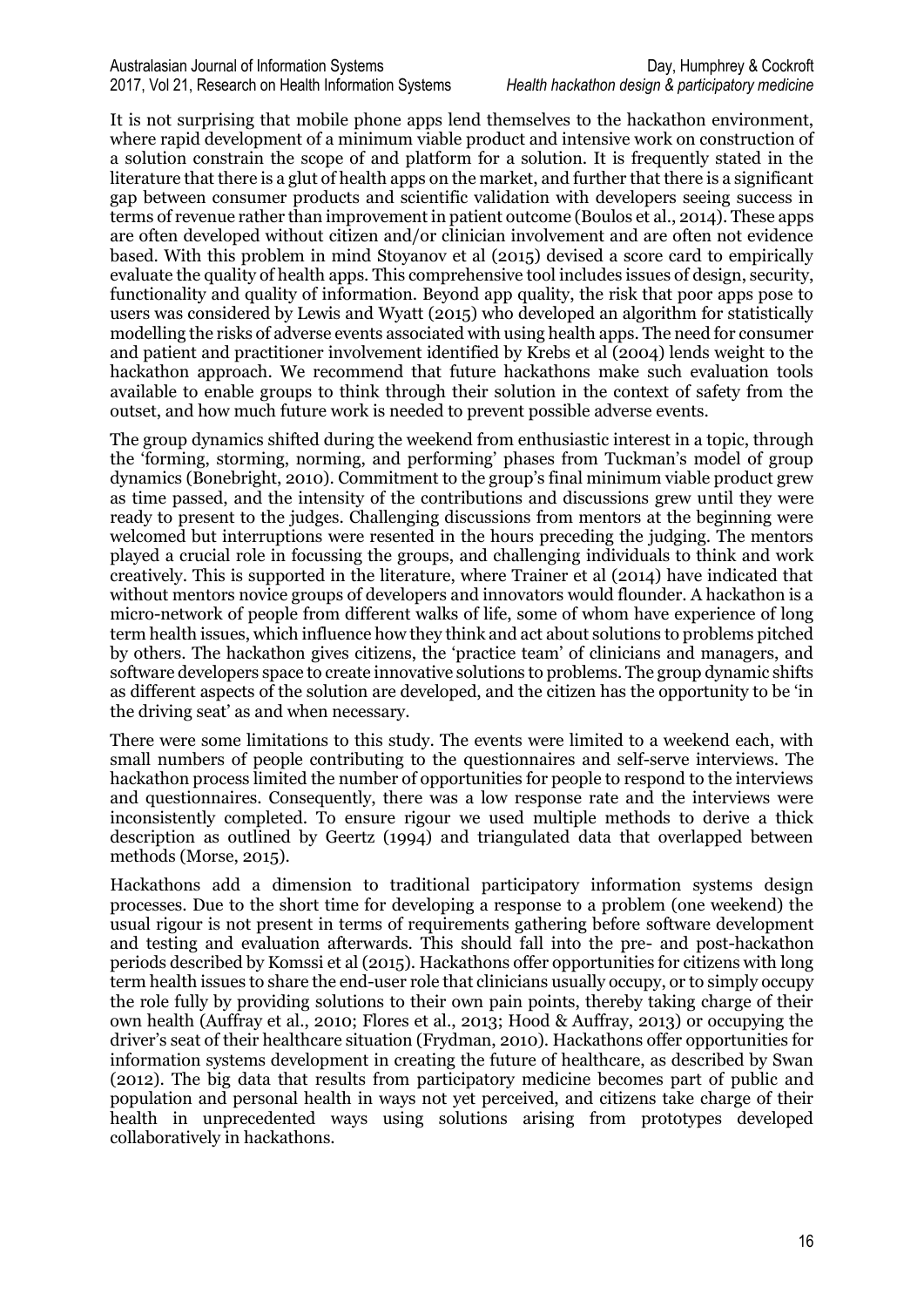## **References**

- Andersen, T., Bansler, J., Kensing, F., Moll, J., & Nielsen, K. D. (2014). Alignment of Concerns: A Design Rationale for Patient Participation in eHealth. In R. H. Sprague (Ed.), *2014 47th Hawaii International Conference on System Sciences* (pp. 2587-2596).
- Angelidis, P., Berman, L., Casas-Perez, M. d. l. L., Celi, L. A., Dafoulas, G. E., Dagan, A., Lopez, J. N., Otine, C., Paik, K, Rojas-Potosi, L., Symeonidis, A. L., Winkler, E. Osorio-Valencia, J. S. (2016). The hackathon model to spur innovation around global mHealth. *Journal of Medical Engineering & Technology*, 1-8.
- Auffray, C., Charron, D., & Hood, L. (2010). Predictive, preventive, personalized and participatory medicine: back to the future. *Genome Medicine, 2*(8), 57.
- Ballegaard, S. A., Hansen, T. R., & Kyng, M. (2008). *Healthcare in everyday life: designing healthcare services for daily life.* Paper presented at the Proceedings of the SIGCHI Conference on Human Factors in Computing Systems.
- Bennett, D. B. (2015). Importance of distinguishing between different types of health app. *BMJ, 350*, h2334.
- Bonebright, D. A. (2010). 40 years of storming: a historical review of Tuckman's model of small group development. *Human Resource Development International, 13*(1), 111-120. 10.1080/13678861003589099
- Boulos, M. N. K., Brewer, A. C., Karimkhani, C., Buller, D. B., & Dellavalle, R. P. (2014). Mobile medical and health apps: state of the art, concerns, regulatory control and certification. *Online Journal of Public Health Informatics, 5*(3) 10.5210/ojphi.v5i3.4814
- Bowen, S., McSeveny, K., Lockley, E., Wolstenholme, D., Cobb, M., & Dearden, A. (2013). How was it for you? Experiences of participatory design in the UK health service. *Codesign-International Journal of Cocreation in Design and the Arts, 9*(4), 230-246. 10.1080/15710882.2013.846384
- Bragazzi, N. L. (2013). From P0 to P6 medicine, a model of highly participatory, narrative, interactive, and" augmented" medicine: some considerations on Salvatore Iaconesi's clinical story. *Patient Preference & Adherence, 2013* (7), 353 - 359. https://doi.org/10.2147/PPA.S38578
- Chowdhury, J. (2012). Hacking Health: Bottom-up Innovation for Healthcare. *Technology Innovation Management Review, 2*(7), 31.
- Cole-Lewis, H. J., Smaldone, A. M., Davidson, P. R., Kukafka, R., Tobin, J. N., Cassells, A., Mynatt, E. D., Hripcsak, G. Mamykina, L. (2016). Participatory approach to the development of a knowledge base for problem-solving in diabetes self-management. *International Journal of Medical Informatics, 85*(1), 96-103. 10.1016/j.ijmedinf.2015.08.003
- Day, K. (2015). Day by Day. Retrieved 5 May 2016, from www.kdayinformatix.wordpress.com
- De Silva, D., Burstein, F., Jelinek, H. F., & Stranieri, A. (2015). Addressing the Complexities of Big Data Analytics in Healthcare: The Diabetes Screening Case. *Australasian Journal of Information Systems, 19*, S99-S115.
- De Silva, D., Burstein, F., Stranieri, A., Williams, K., & Rinehart, N. (2013). *A participatory information management framework for patient centred care of Autism Spectrum Disorder.* Paper presented at the 24th Australasian Conference on Information Systems (ACIS).
- Dennis, A., Wixom, B. H., & Roth, R. M. (2014). *Systems analysis and design*: John wiley & sons.
- DePasse, J. W., Yost, A., Carroll, R., Santorino, D., Ippolito, A., Chu, Z., & Olson, K. R. (2014). Less Noise, More Hacking: How to Deploy Principles from MIT's Hacking Medicine to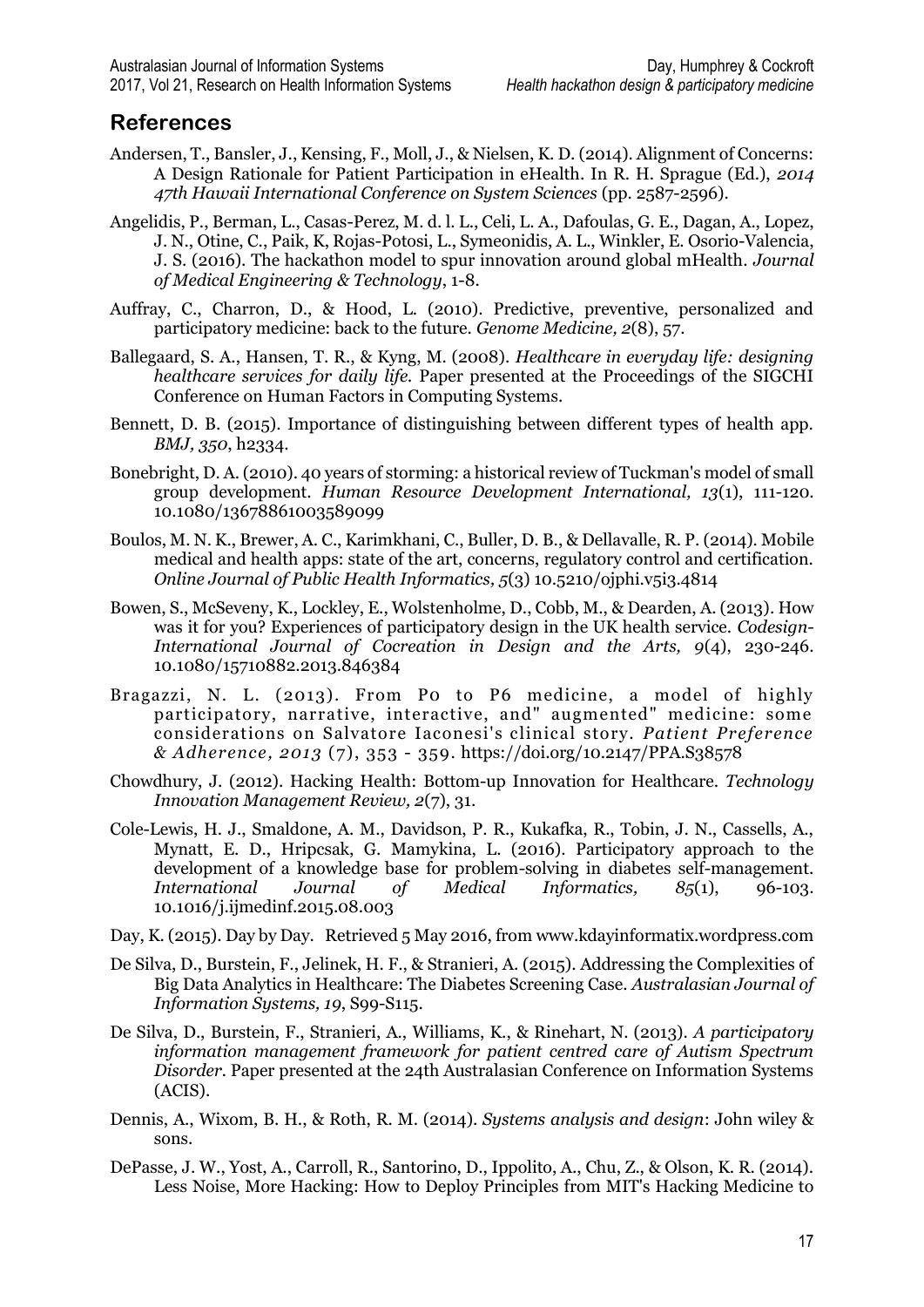Accelerate Health Care. *International Journal of Technology Assessment in Health Care, 30*(3), 260-264. 10.1017/s0266462314000324

- Flores, M., Glusman, G., Brogaard, K., Price, N. D., & Hood, L. (2013). P4 medicine: how systems medicine will transform the healthcare sector and society. *Personalized Medicine, 10*(6), 565-576. 10.2217/PME.13.57
- Franko, O. I., & Tirrell, T. F. (2012). Smartphone app use among medical providers in ACGME training programs. *Journal of Medical Systems, 36*(5), 3135-3139.
- Frydman, G. A. (2010). A patient-centric definition of participatory medicine. Retrieved from http://e-patients.net/archives/2010/04/a-patient-centric-definition-of-participatorymedicine.html
- Gawrylowicz, J., Memon, A., & Scoboria, A. (2014). Equipping witnesses with transferable skills: the Self-Administered Interview©. *Psychology, Crime & Law, 20*(4), 315-325. http://dx.doi.org/10.1080/1068316X.2013.777961
- Gee, P. M., Greenwood, D. A., Paterniti, D. A., Ward, D., & Miller, L. M. S. (2015). The eHealth enhanced chronic care model: a theory derivation approach. *Journal of Medical Internet Research, 17*(4) 10.2196/jmir.4067
- Geertz, C. (1994). Thick description: Toward an interpretive theory of culture. In M. Martin & L. C. McIntyre (Eds.), *Readings in the philosophy of social science* (pp. 213-231): MIT Press.
- Glasgow, R. E., Wagner, E. H., Schaefer, J., Mahoney, L. D., Reid, R. J., & Greene, S. M. (2005). Development and Validation of the Patient Assessment of Chronic Illness Care (PACIC). *Medical Care, 43*(5), 436-444.
- Hood, L., & Auffray, C. (2013). Participatory medicine: a driving force for revolutionizing healthcare. *Genome Medicine, 5*(12), 1-4. DOI: 10.1186/gm514
- Jones, G. M., Semel, B., & Le, A. (2015). "There's no rules. It's hackathon.": Negotiating Commitment in a Context of Volatile Sociality. *Journal of Linguistic Anthropology, 25*(3), 322-345. http://dx.doi.org/10.1111/jola.12104
- Komssi, M., Pichlis, D., Raatikainen, M., Kindström, K., & Järvinen, J. (2015). What are hackathons for? *IEEE Software, 32*(5), 60-67. 10.1109/MS.2014.78
- Krebs, A. M., Dorohonceanu, B., & Marsic, I. (2004). Supporting collaboration in heterogeneous environments. *Journal of Management Information Systems, 20*(4), 199 - 228. cle: http://dx.doi.org/10.1080/07421222.2004.11045787
- Lewis, T. L., & Wyatt, J. C. (2015). App Usage Factor: A Simple Metric to Compare the Population Impact of Mobile Medical Apps. *Journal of Medical Internet Research, 17*(8) 10.2196/jmir.4284
- Mantzavinou, A., & Ranger, B. J. (2014). Health hackathons drive affordable medical technology innovation through community engagement. retrieved 6/9/2016 from http://cooperation.epfl.ch/
- Martínez-Pérez, B., de la Torre-Díez, I., & López-Coronado, M. (2013). Mobile Health Applications for the Most Prevalent Conditions by the World Health Organization: Review and Analysis. *Journal of Medical Internet Research, 15*(6), e120. 10.2196/jmir.2600
- Ministry of Health. (2015). Whanau Ora Programme. Retrieved 6/9/2016, from http://www.health.govt.nz/our-work/populations/maori-health/whanau-oraprogramme
- Morse, J. M. (2015). Critical analysis of strategies for determining rigor in qualitative inquiry. *Qualitative Health Research, 25*(9), 1212-1222. 10.1177/1049732315588501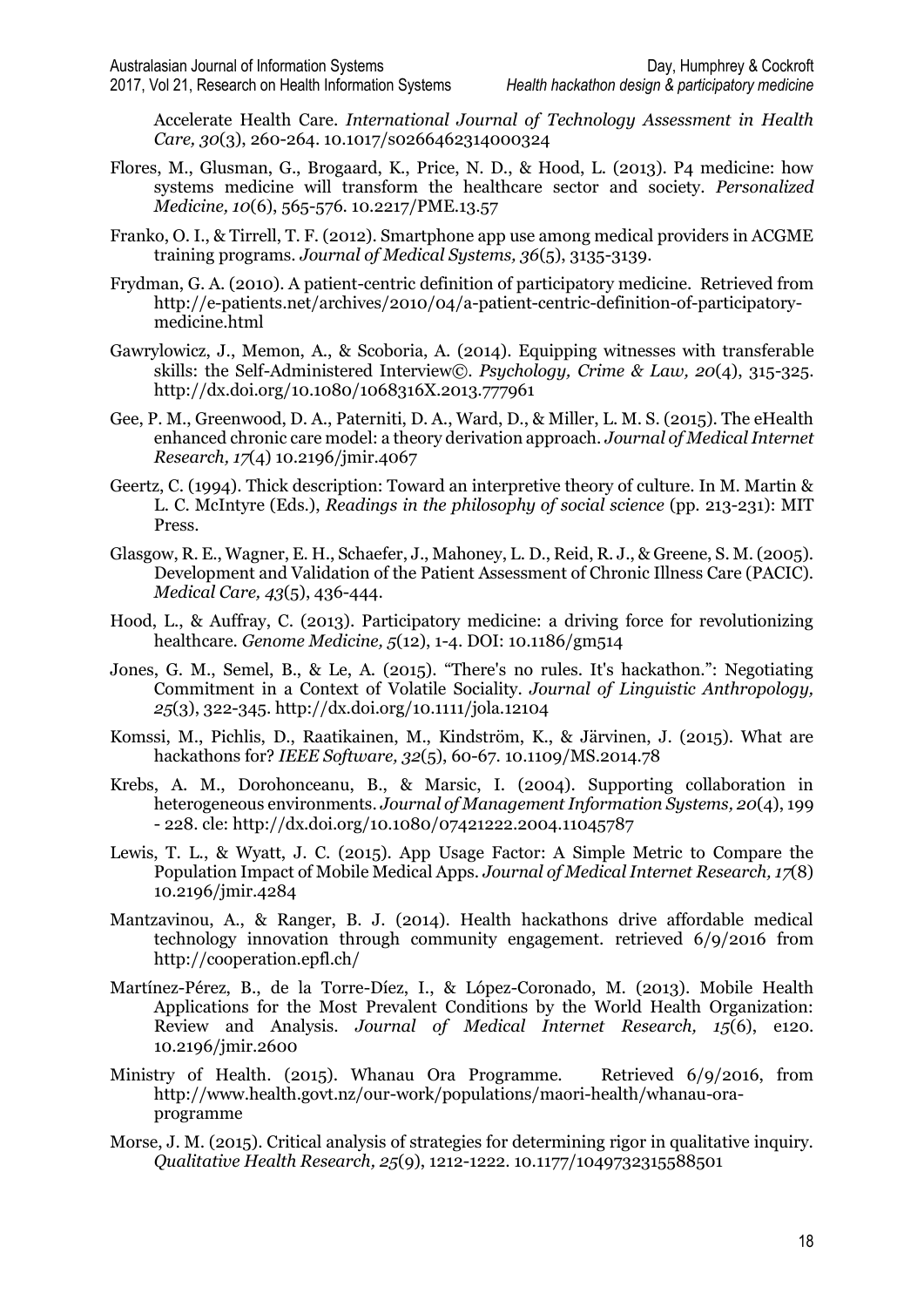NHS Hack Day. (2015). Retrieved July, 2016, from http://nhshackday.com/about/team/

- NHS, U. (2016). NHS Transformathon. Retrieved 1/9/2016, from http://theedge.nhsiq.nhs.uk/transformathon/
- Nunes, F., Verdezoto, N., Fitzpatrick, G., Kyng, M., Gronvall, E., Storni, C. (2015). Self-Care Technologies in HCI: Trends, Tensions, and Opportunities. *ACM Trans. Comput.-Hum. Interact., 22*(6), 1-45. 10.1145/2803173
- Nunes, F., Verdezoto, N., Fitzpatrick, G., Kyng, M., Grönvall, E., & Storni, C. (2015). Self-care technologies in HCI: Trends, tensions, and opportunities. *ACM Transactions on Computer-Human Interaction (TOCHI), 22*(6), 33. 10.1145/2803173
- Pilemalm, S., & Timpka, T. (2008). Third generation participatory design in health informatics - Making user participation applicable to large-scale information system projects. *Journal of Biomedical Informatics, 41*(2), 327-339. 10.1016/j.jbi.2007.09.004
- Raatikainen, M., Komssi, M., Dal Bianco, V., Kindstöm, K., & Järvinen, J. (2013). *Industrial experiences of organizing a hackathon to assess a device-centric cloud ecosystem.* Paper presented at the Computer Software and Applications Conference (COMPSAC), 2013 IEEE 37th Annual.
- Rahimi, B., & Vimarland, V. (2007). Methods to evaluate health information systems in healthcare settings: A literature review. *Journal of Medical Systems, 31*, 397 - 432. 10.1007/s10916-007-9082-z
- Rahimi, B., Vimarlund, V., & Timpka, T. (2009). Health information system implementation: a qualitative meta-analysis. *Journal of Medical Systems, 33*(5), 359. 10.1007/s10916- 008-9198-9
- Rand Health. (2016). Medical Outcomes Study: 36 -Item Short Form Survey Instrument. Retrieved 5 May 2016, from http://www.rand.org/health/surveys\_tools/mos/mos\_core\_36item\_survey\_print.htm l
- Rodriguez, L. A., Sana, M., & Sisk, B. (2015). Self-administered questions and interviewer– respondent familiarity. *Field Methods, 27*(2), 163-181. 10.1177/1525822X14549315
- Shelly, G., & Rosenblatt, H. J. (2011). *Systems analysis and design*: Cengage Learning.
- Smith, M. S., Wallston, K. A., & Smith, C. A. (1995). The development and validation of the Perceived Health Competence Scale. *Health Education Research, 10*(1), 51 - 64.
- Stellefson, M. (2013). The chronic care model and diabetes management in US primary care settings: a systematic review. *Preventing Chronic Disease, 10*, 120180. DOI: http://dx.doi.org/10.5888/pcd10.120180
- Stoyanov, S. R., Hides, L., Kavanagh, D. J., Zelenko, O., Tjondronegoro, D., & Mani, M. (2015). Mobile app rating scale: a new tool for assessing the quality of health mobile apps. *JMIR mHealth and uHealth, 3*(1)
- Swan, M. (2012). Health 2050: The realization of personalized medicine through crowdsourcing, the quantified self, and the participatory biocitizen. *Journal of Personalized Medicine, 2*(3), 93-118. 10.3390/jpm2030093
- Teixeira, L., Saavedra, V., Ferreira, C., Santos, B. S., & IEEE. (2011). Using Participatory Design in a Health Information System *2011 Annual International Conference of the IEEE Engineering in Medicine and Biology Society* (pp. 5339-5342).
- Trainer, E., Chaihirunkarn, C., & Herbsleb, J. (2014). The Big Effects of Short-term Efforts: Mentorship and Code Integration in Open Source Scientific Software. *Journal of Open Research Software, 2*(1), e18. http://doi.org/10.5334/jors.bc